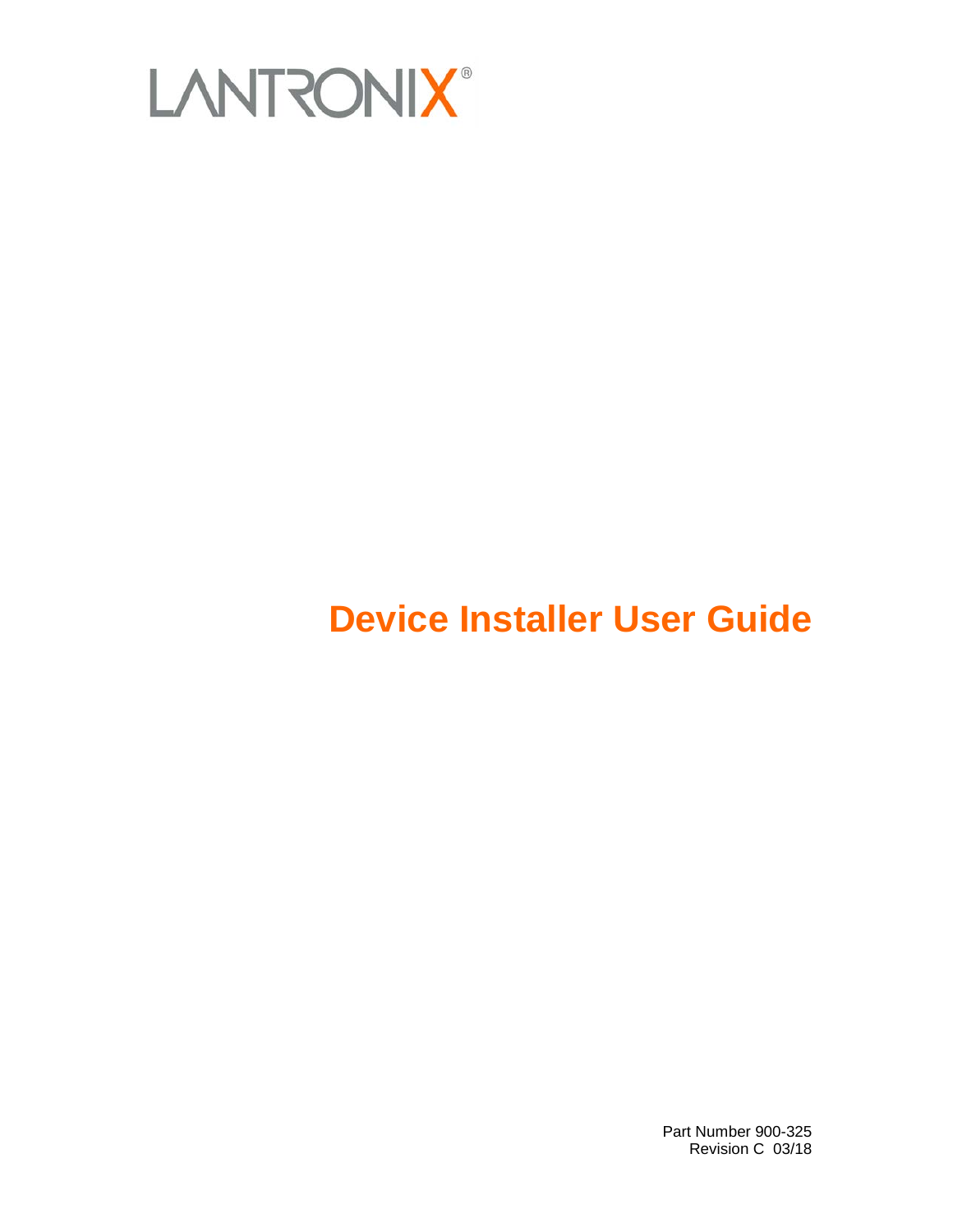## **Table of Contents**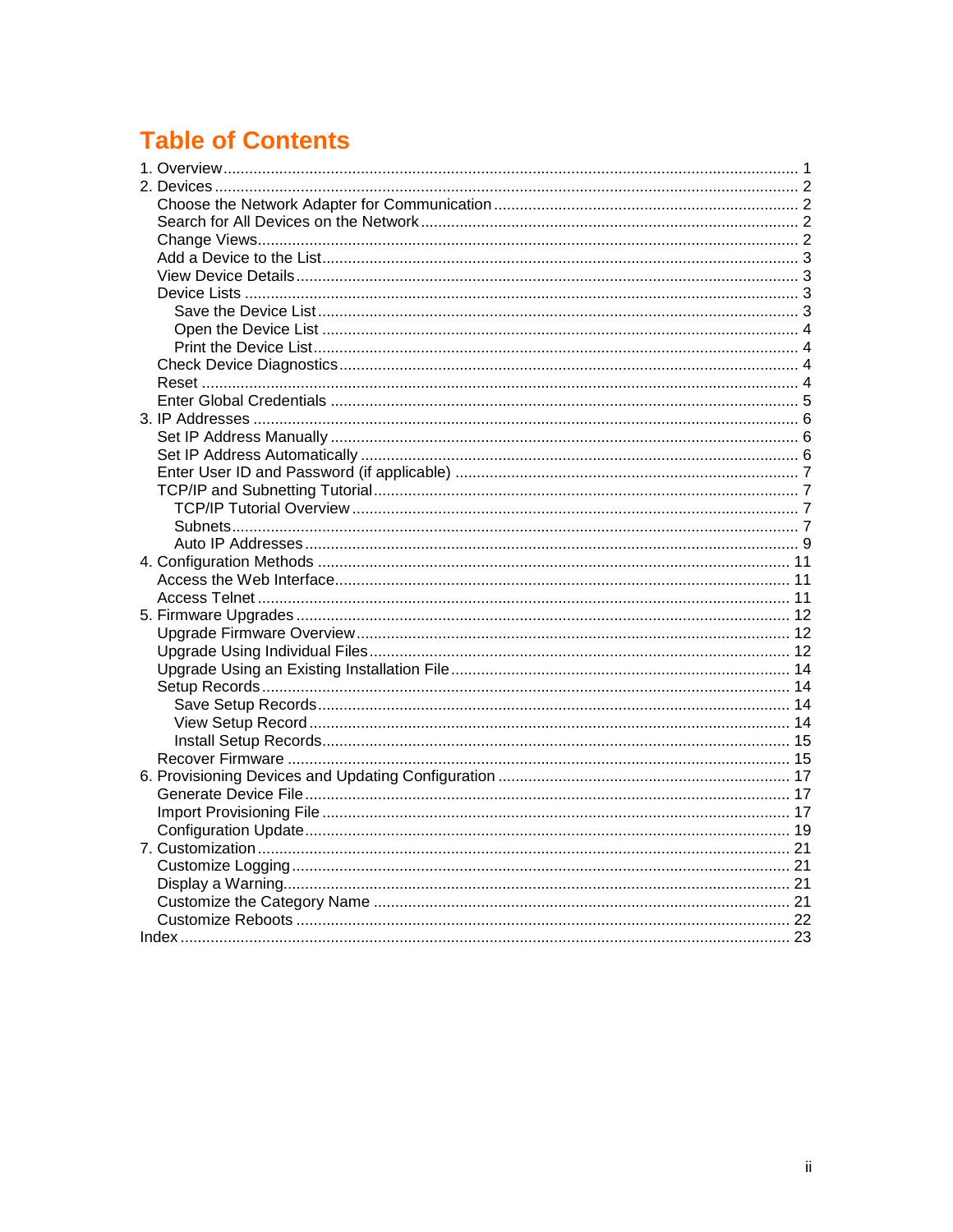## <span id="page-2-0"></span>*1. Overview*

The DeviceInstaller is an all-in-one utility for detecting various Lantronix devices (device servers) on a network. You can view current device parameters and make more devices available for viewing.

*Note: For DeviceInstaller procedures specific to a device, please see the device's User Guide.*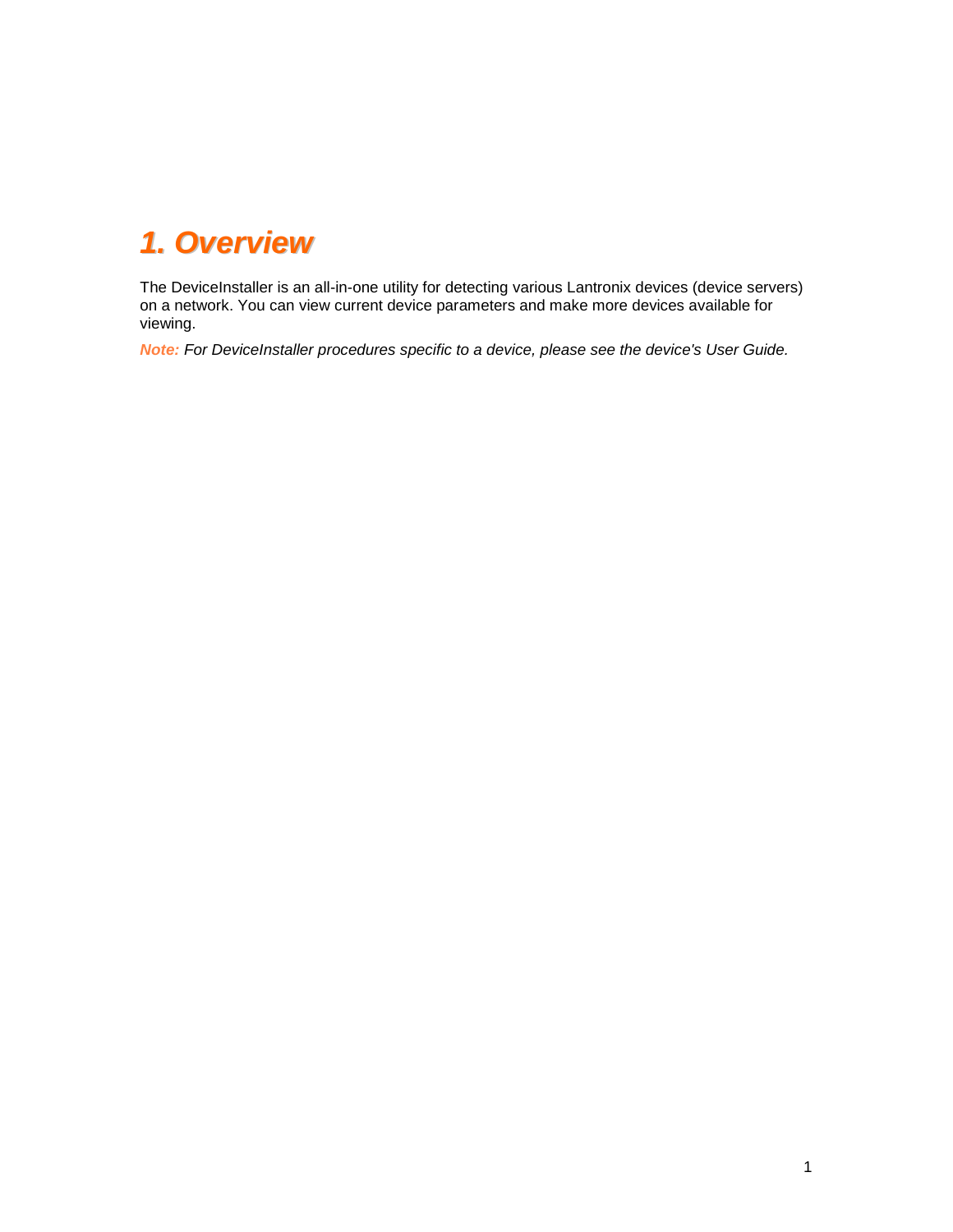## <span id="page-3-0"></span>*2. Devices*

## <span id="page-3-1"></span>**Choose the Network Adapter for Communication**

By default, the primary adapter used by Windows is the network adapter used for communication with devices on the network.

#### **To select a different adapter:**

- 1. From the **Tools** menu, select **Options**. The Options window opens, displaying the list of available adapters.
- 2. Select the adapter by clicking its checkbox, and click **Apply**.
- 3. To exit, click **OK**.

### <span id="page-3-2"></span>**Search for All Devices on the Network**

You can search for all Lantronix devices within the local area network.

#### **To find and list all Lantronix devices:**

*Note: If your PC has more than one network adapter, you can select the one you want using Options on the Tools menu. All network communication uses whichever adapter you select.*

1. Click the **Search** icon on the toolbar. It may take several seconds for the list of devices to display in the device list.

Devices that do not have an IP address assigned or are configured for a different network display in red. You must assign an IP address to the device to use it.

#### **To clear the device list:**

1. From the **File** menu, select **New**. The device list is cleared.

### <span id="page-3-3"></span>**Change Views**

You can view device information in different ways.

#### **To change how devices are identified in the device tree (left pane):**

- 1. You have three options:
	- To identify devices by hardware address, on the **View** menu, click **Device Node Text>Hardware Address**. This is the default.
	- To identify devices by IP address, on the **View** menu, click **Device Node Text>IP Address**.
	- To identify devices by name only, on the **View** menu, click **Device Node Text>Name**.
- 2. To confirm a change for all devices, select **Expand All** from the **View menu.**

**To change how devices display in the device list (right pane):**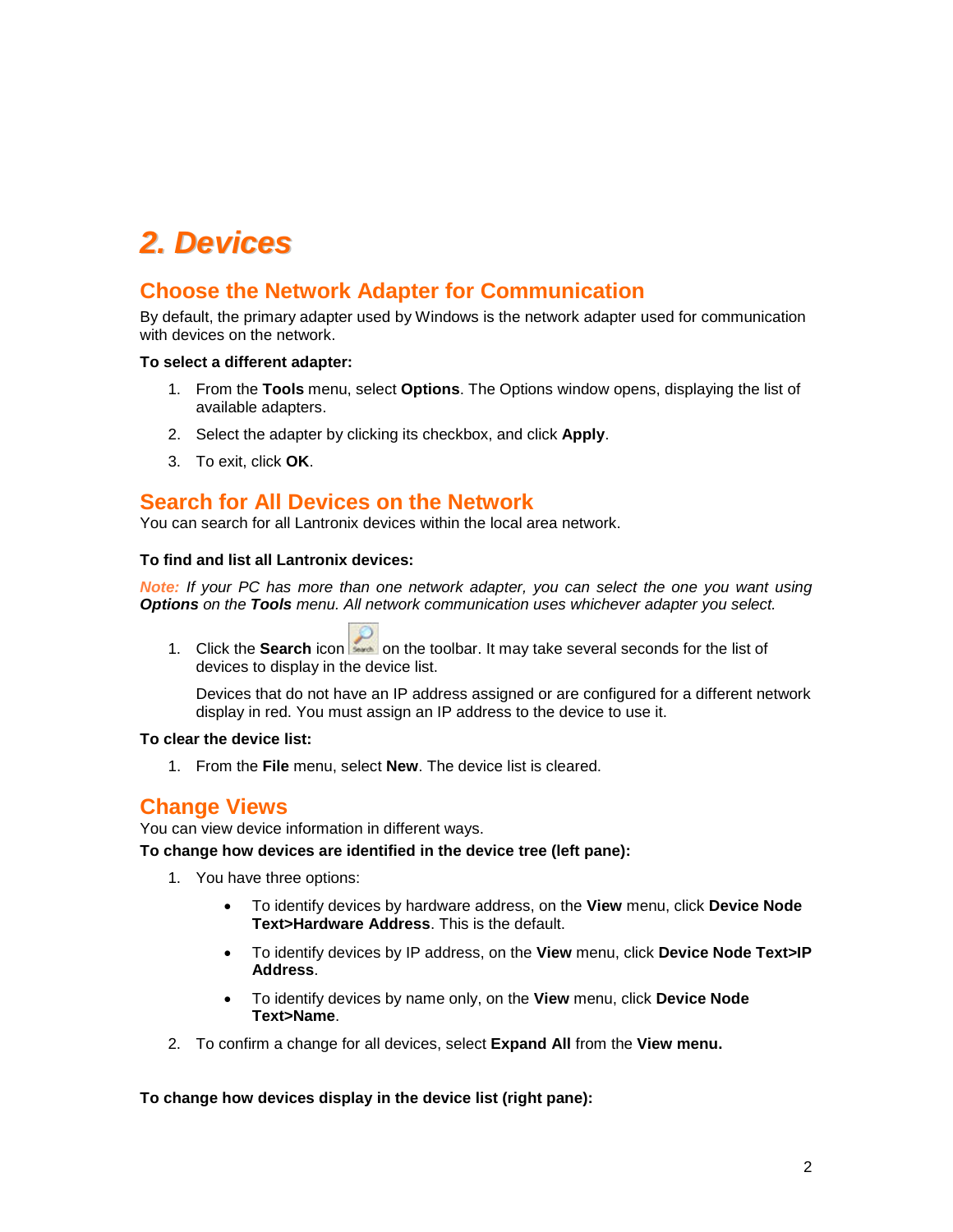- 1. You have two options:
	- To display device details, on the **View** menu, click **Device List>Details**. This is the default.
	- To display devices as icons, on the **View** menu, click **Device List >Icons**.

*Note: When you click an icon, device details display in the right pane and the device expands in the hierarchy in the left pane.*

## <span id="page-4-0"></span>**Add a Device to the List**

As an alternative to using the **Search** tool to add devices to the device list, add individual devices manually to the list.

#### **To add a device to the list manually:**

- 1. From the **Device** menu, select **Add Device**. The **Add Device** window displays.
- 2. Enter the IP address for the device and click **OK.** DeviceInstaller searches for the device. Upon connection to the device, DeviceInstaller adds it to the device list. A message displays if DeviceInstaller does not find the device.

## <span id="page-4-1"></span>**View Device Details**

You can use DeviceInstaller to view some of a device's current configuration settings.

*Note:* For a complete list of the device's configuration, please access either the Web or Telnet *interface and consult the User Guide for the device.*

#### **To view some of a device's configuration settings**

- 1. To view details about the device, you have the following options:
	- In the device list, double-click the device.
	- In the left pane of the window, open all levels of the hierarchy for the device type and select the device.

The **Device Details** tab and the list of properties (settings) display.

*Note: For information about the settings, see the User Guide for the device.*

2. To view another device, in the left pane of the window, open all levels of the device type hierarchy and select the device.

## <span id="page-4-2"></span>**Device Lists**

#### <span id="page-4-3"></span>**Save the Device List**

You can save the list of devices as a text file and restore it for later use. The text file includes the following information:

- Device Name
- Group
- Comments
- IP Address for the device *Note: The configuration of the devices in the list is not stored.*

**To save the device list:**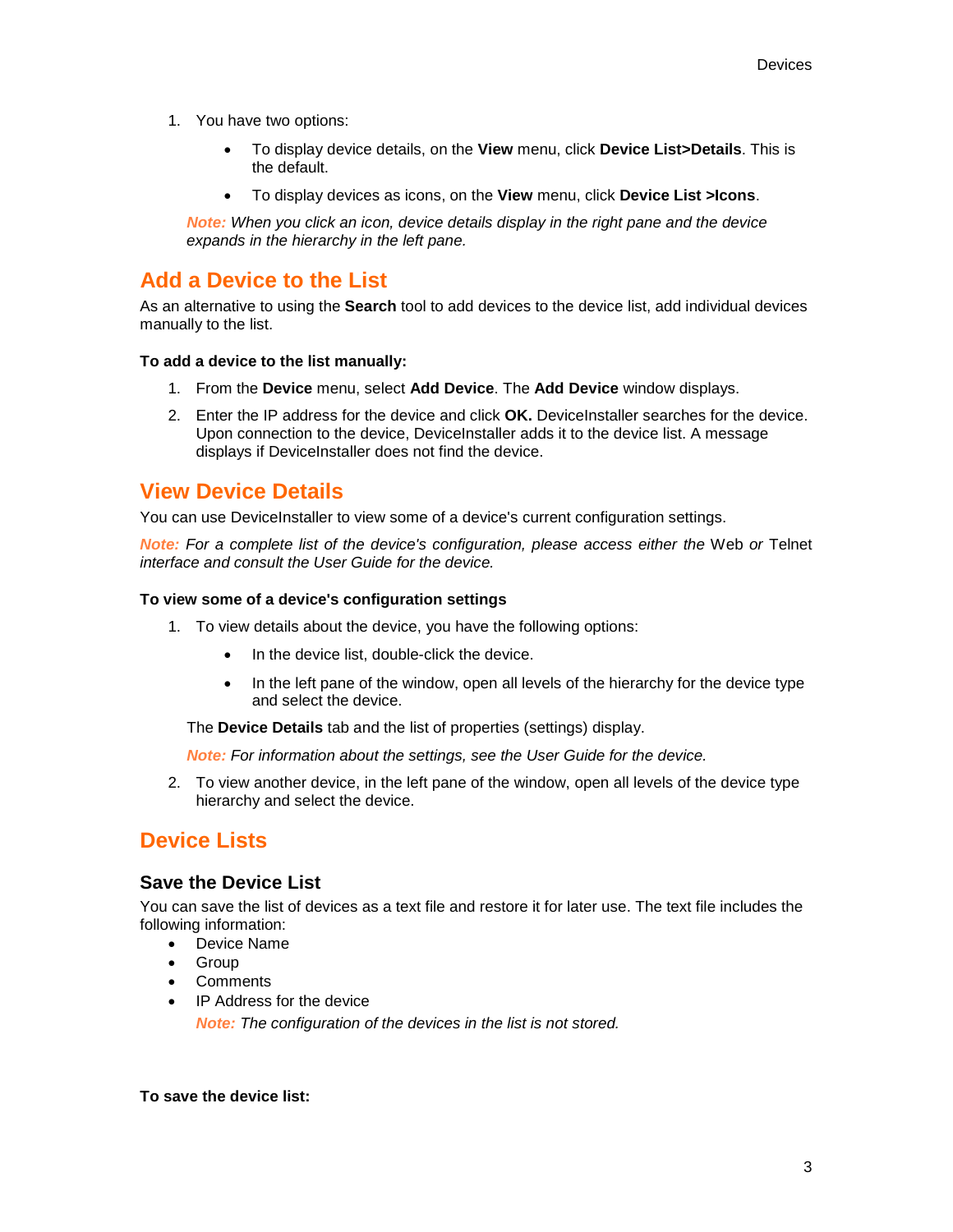- 1. From the **File** menu, select **Save** or **Save As**.
- 2. Locate the directory where you want you want to save the file.
- 3. If desired, replace the default **File name** (Devices1) with another name.
- 4. Click **Save**.

### <span id="page-5-0"></span>**Open the Device List**

#### **To open a previously stored list of devices:**

- 1. From the **File** menu, click **Open**.
- 2. Find the location of the stored device file list (in text format).
- 3. Highlight the file name and click **Open.** The list of devices displays in the DeviceInstaller window.

*Note: If DeviceInstaller does not find a device listed in the text file, a message displays.*

4. To close the list, select **New** from the **File** menu.

### <span id="page-5-1"></span>**Print the Device List**

#### **To print the current list of devices displayed:**

- 1. Open the device list.
- 2. (Optional) To preview the list before printing, select **Print Preview** from the **File Menu**. Click **Close** to exit.
- 3. From the **File** menu, select **Print**.

## <span id="page-5-2"></span>**Check Device Diagnostics**

To determine whether a device is online and the network is functional, use the DeviceInstaller **Ping** option. This option ensures the device is operating and determines the speed of a response from the device.

#### **To ping a device:**

- 1. Select the device.
- 2. From the **Tools** menu, select **Ping**. The Ping Device window displays.
- 3. In the **IP Address** box, enter the IP address of the device.
- 4. Click **Ping**. After several moments, the Status area displays the ping results.
- 5. To ping another device, select **Clear Status** to clear the Status area before entering another IP address.
- 6. To exit, click **Close**.

### <span id="page-5-3"></span>**Reset**

#### *Warning: Reset is a dangerous capability and is best used by power users only.*

The reset option is unavailable by default. To enable the reset option, see *[Customize Reboots](#page-23-0)* on page [22.](#page-23-0)

#### **To reset a device:**

- 1. Select the device in the menu tree or Device List.
- 2. From the **Device** menu, select **Reset**.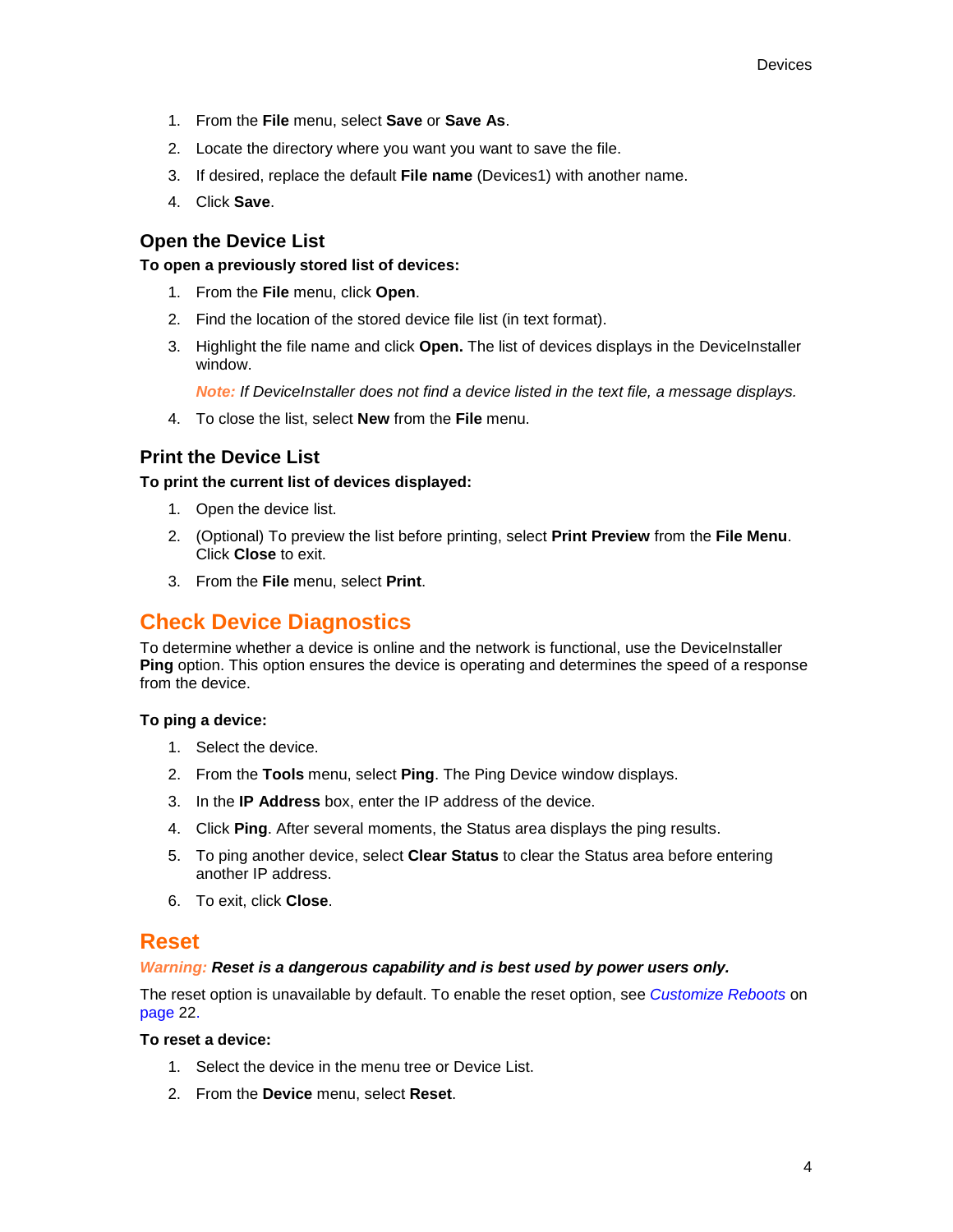*Note: After resetting the device, perform a new search to locate all the devices on the network*

## <span id="page-6-0"></span>**Enter Global Credentials**

Configure the Global Credentials setting to populate the username and password that DeviceInstaller uses when it attempts to log into gateways. This setting also defines the action that DeviceInstaller will take if the login attempt fails: either skip the device and go on to the next one, or display a login prompt for the device.

DeviceInstaller needs to log into the gateway when it performs a firmware upgrade, configuration upgrade, or device provisioning. This is particularly useful when DeviceInstaller is upgrading or provisioning multiple devices.

#### **To configure the global credentials:**

- 1. From the Tools menu, select **Enter Global Credentials**.
- 2. Enter the gateway credentials for login.
- 3. Next, indicate what action DeviceInstaller should take if the login attempt fails. Select either to skip the device or to prompt with a dialog box to enter login credentials manually.
- 4. Click **OK**.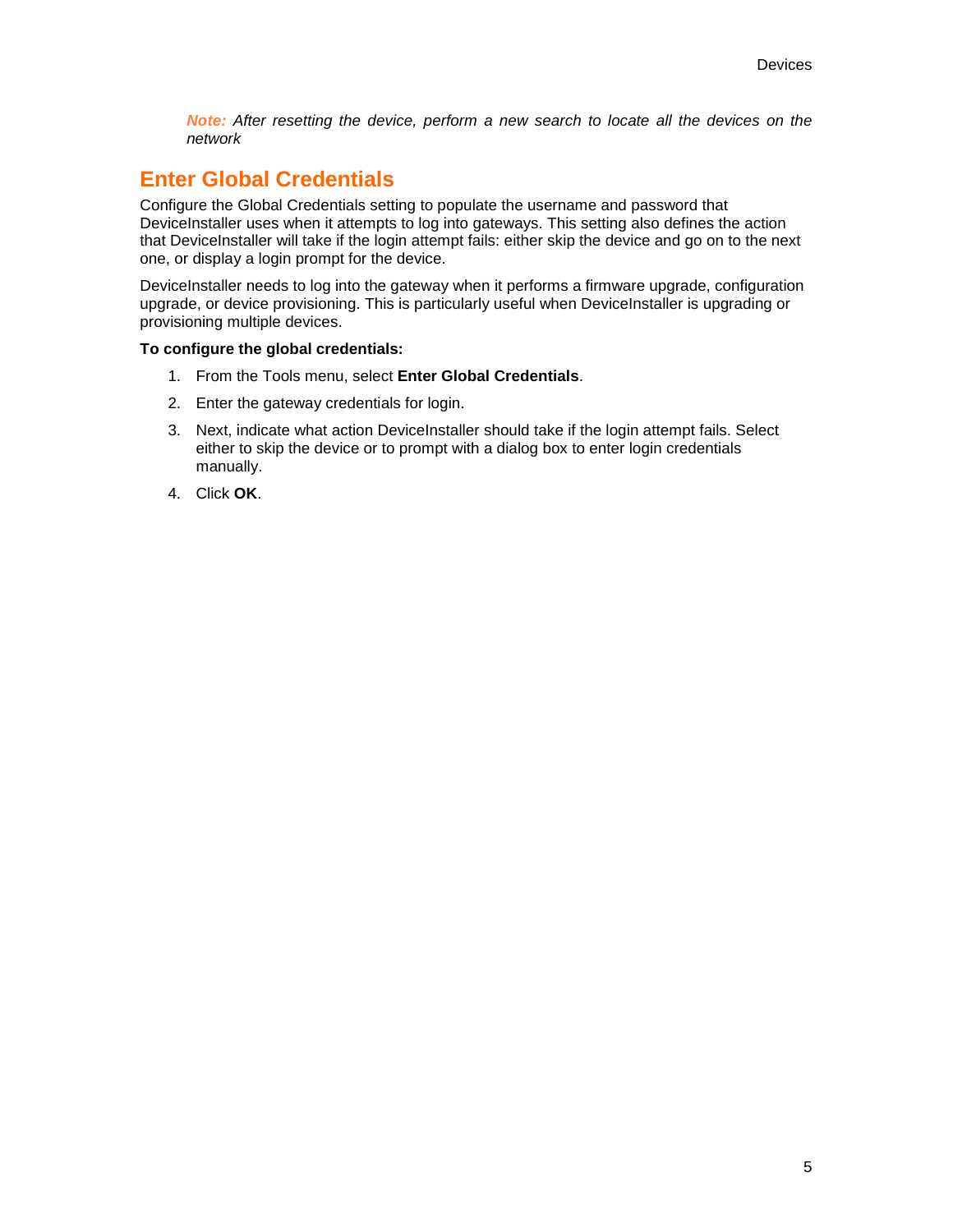## <span id="page-7-0"></span>*3. IP Addresses*

### <span id="page-7-1"></span>**Set IP Address Manually**

You can set the IP address of a device on the list or identify a device not on the list and set its IP address.

#### **To set the IP Address of a Device:**

- 1. From the device list, select the device.
- 

2. On the toolbar, click Assign IP **...** The Assign IP Address window displays.

*Note: The Device Identification window prompts for the device's hardware address if a device was not selected in the previous step. Enter the hardware address from the product label and click Next.*

- 3. On the Assignment Method page, select **Assign a specific IP address** and click **Next**. The IP Settings window displays.
- 4. Enter the following information:

| <b>IP</b> address  | An IP address that will be unique and valid on your<br>network. There is no default.<br><b>Note:</b> Enter the IP address in dot-quad notation. Do not<br>use leading zeros in the fields for dot-quad numbers<br>less than 100. For example, if your IP address is<br>172.19.201.28, do not enter 028 for the last segment. |
|--------------------|------------------------------------------------------------------------------------------------------------------------------------------------------------------------------------------------------------------------------------------------------------------------------------------------------------------------------|
| <b>Subnet mask</b> | The network segment on which the device resides.<br>There is no default. The subnet mask displays<br>automatically based on the IP address you entered, but<br>you can change it.                                                                                                                                            |
| Default gateway    | IP address of the router for this network.                                                                                                                                                                                                                                                                                   |

- 5. Click **Next**. The Assignment page displays.
- 6. Click **Assign** to assign the IP address to the device. A status message indicates when the assignment is complete.
- 7. To exit, click **Finish**.

## <span id="page-7-2"></span>**Set IP Address Automatically**

You can specify the method by which the device obtains its network settings. If you are not familiar with the specific protocols, we recommend you accept the default options.

#### **To set the IP address of the device automatically:**

- 1. From the device list, select the device.
- 2. On the toolbar, click Assign IP **...** The Assign IP Address window displays.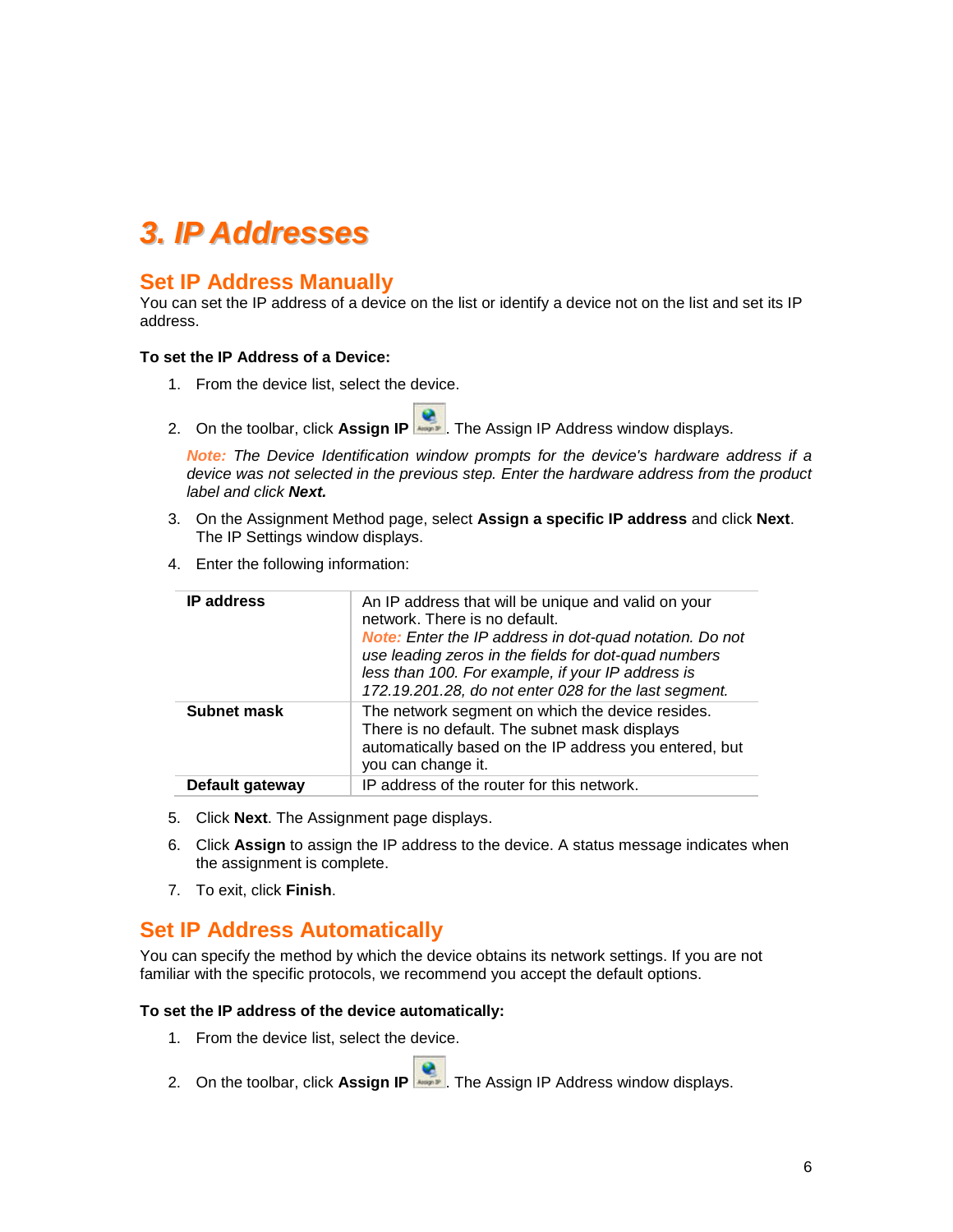*Note: The Device Identification window prompts for the device's hardware address if a device was not selected in the previous step. Enter the hardware address from the product label and click Next.*

- 3. Select **Obtain an IP address automatically**. Click **Next**. The IP Discovery Settings page displays.
- 4. Select the network protocol for searching and obtaining the IP address and click **Next**. The Assignment page displays.

*Note: Not all device models support all methods, so some options may be disabled for your particular device.*

- 5. Click the **Assign** button to assign the IP address to the device. A message indicates when the assignment is complete.
- 6. To exit, click the **Finish** button. If the device has been configured to require a username and password to set the IP address, the Password Required page displays.

### <span id="page-8-0"></span>**Enter User ID and Password (if applicable)**

A device may have been configured to require a user ID and password to set the IP address.

#### **To enter a username and password:**

- 1. Enter your user ID and password for the specific device.
- 2. Refer to the documentation for the device for information on how to change passwords.
- 3. Click the **Next** button. The Assignment page displays.

## <span id="page-8-1"></span>**TCP/IP and Subnetting Tutorial**

#### <span id="page-8-2"></span>**TCP/IP Tutorial Overview**

This tutorial is designed to provide the user with enough information to resolve a problem being experienced with DeviceInstaller. For more detailed information on the TCP/IP protocol, please go to [www.google.com](http://www.google.com/) and search for RFC791, RFC950, or TCP/IP.

To assist you further in assigning an IP address to your Lantronix device, you can download a freeware subnet calculator from the Internet. To locate a freeware subnet calculator, go to [www.google.com](http://www.google.com/) and search for freeware subnet calculator.

To submit feedback regarding this tutorial, please log onto [www.lantronix.com/support](http://www.lantronix.com/support) and submit a technical support e-mail.

All IP addresses and subnet masks used in this tutorial are examples. To obtain an IP address to assign to your device, please contact your network administrator.

#### <span id="page-8-3"></span>**Subnets**

If DeviceInstaller reported a subnet issue with your PC, it is because the PC's IP address and the IP address you are trying to assign to your Lantronix device are on different subnets. The IP addresses of the device and the PC running DeviceInstaller must be on the same Local Area Network and subnet.

For DeviceInstaller to assign an IP address to your Lantronix device successfully:

- Your PC's IP address and the address you want to assign to your Lantronix device must be on the same subnet.
- No routers or gateways can exist between your PC and your Lantronix device. DeviceInstaller does not support assigning an IP address across a router or gateway.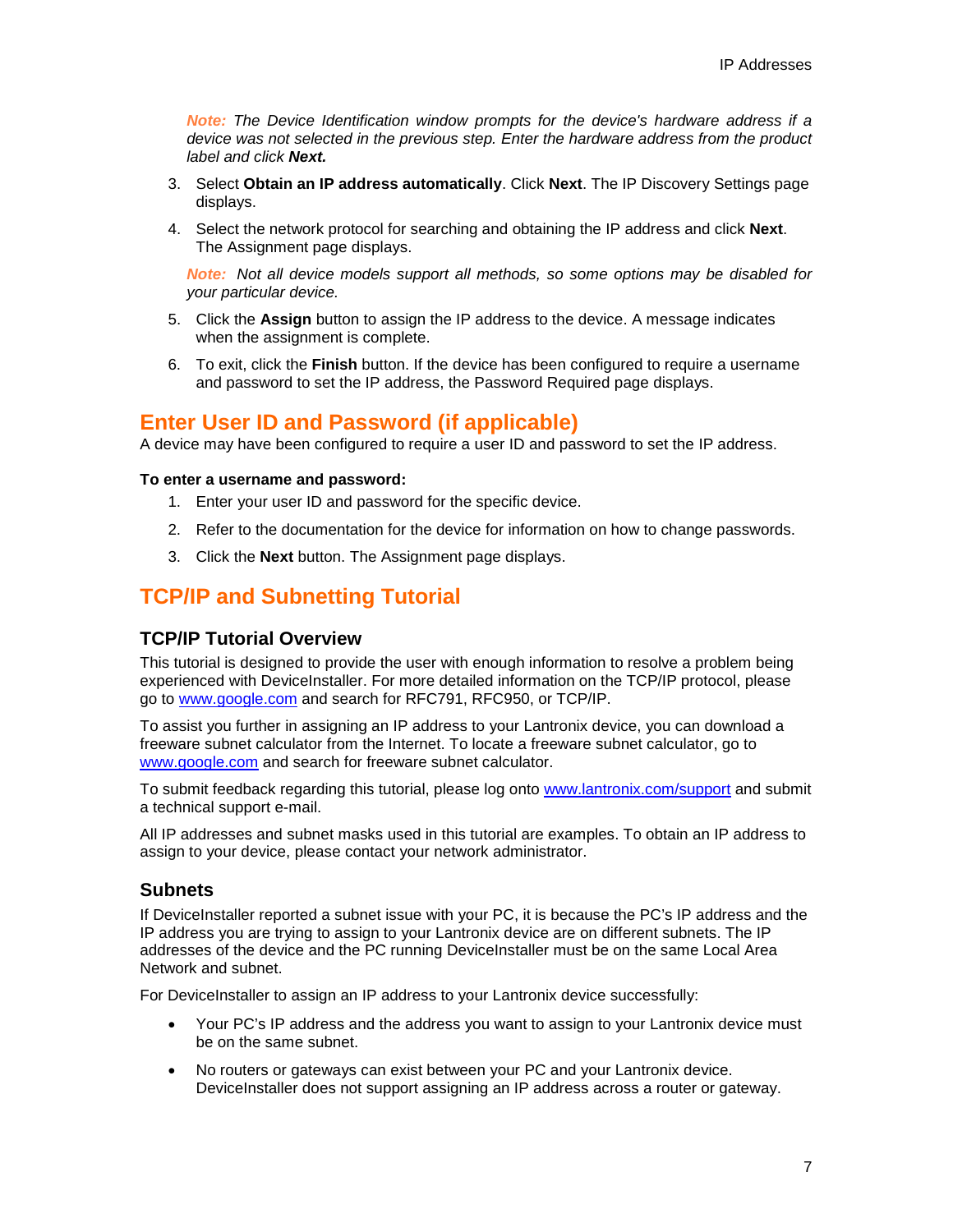To resolve this issue, configure your PC with a static IP address on the same subnet as the address you are assigning to your device. For information on configuring a static IP address in Windows, see the Windows Help files. You can access Windows Help files by clicking the Windows **Start** button and selecting **Help**. Search in Windows Help for static IP address.

#### *WARNING: Before you change the network settings on your PC, be sure to write them down so you can restore the settings after assigning an IP address to your device.*

#### *IP Addresses and Subnetting*

To understand why DeviceInstaller is failing and how to resolve this issue, you must have some general knowledge of TCP/IP and subnetting.

IP addresses are separated into network classes. Network classes are also known as subnet classes. The letters A, B and C denote the subnet/network classes. An IP address is made up of four octets, each separated by a decimal point, as shown below:

AAA.BBB.CCC.DDD

- $A's = First$  Octet
- B's = Second Octet
- C's = Third Octet
- D's = Fourth Octet

#### **To check your PC's current IP configuration on Windows 2000 or XP:**

- 1. Click **Start --> Run**.
- 2. At the **Open** prompt, type **cmd**. A command window opens.
- 3. At the command window, type **ipconfig**. Your Windows TCP/IP configuration displays.

#### **To check your PC's current IP configuration on Windows 98:**

- 1. Click **Start --> Run**.
- 2. At the **Open** prompt, type **command**. A command window opens.
- 3. At the command window, type **ipconfig**. Your Windows TCP/IP configuration displays.

#### *Class A Subnets and Addresses*

Class A networks use a subnet mask of 255.0.0.0. This subnet mask indicates that the first octet in each IP address on the network must be the same number. This allows network devices to communicate on the Local Area Network (LAN).

If your PC is on a class A network (meaning it's using a subnet mask of 255.0.0.0), the first octet of your PC's IP address and the first octet of the IP Address you are assigning to your Lantronix device **must be the same number**.

#### **Class A Example:**

Your PC is configured with the IP and subnet mask below:

10.100.110.120 – IP Address

255.0.0.0 – Subnet Mask

Your Lantronix device must be assigned an IP that is:

10.xxx.xxx.xxx

where the x's are an available IP address on the network.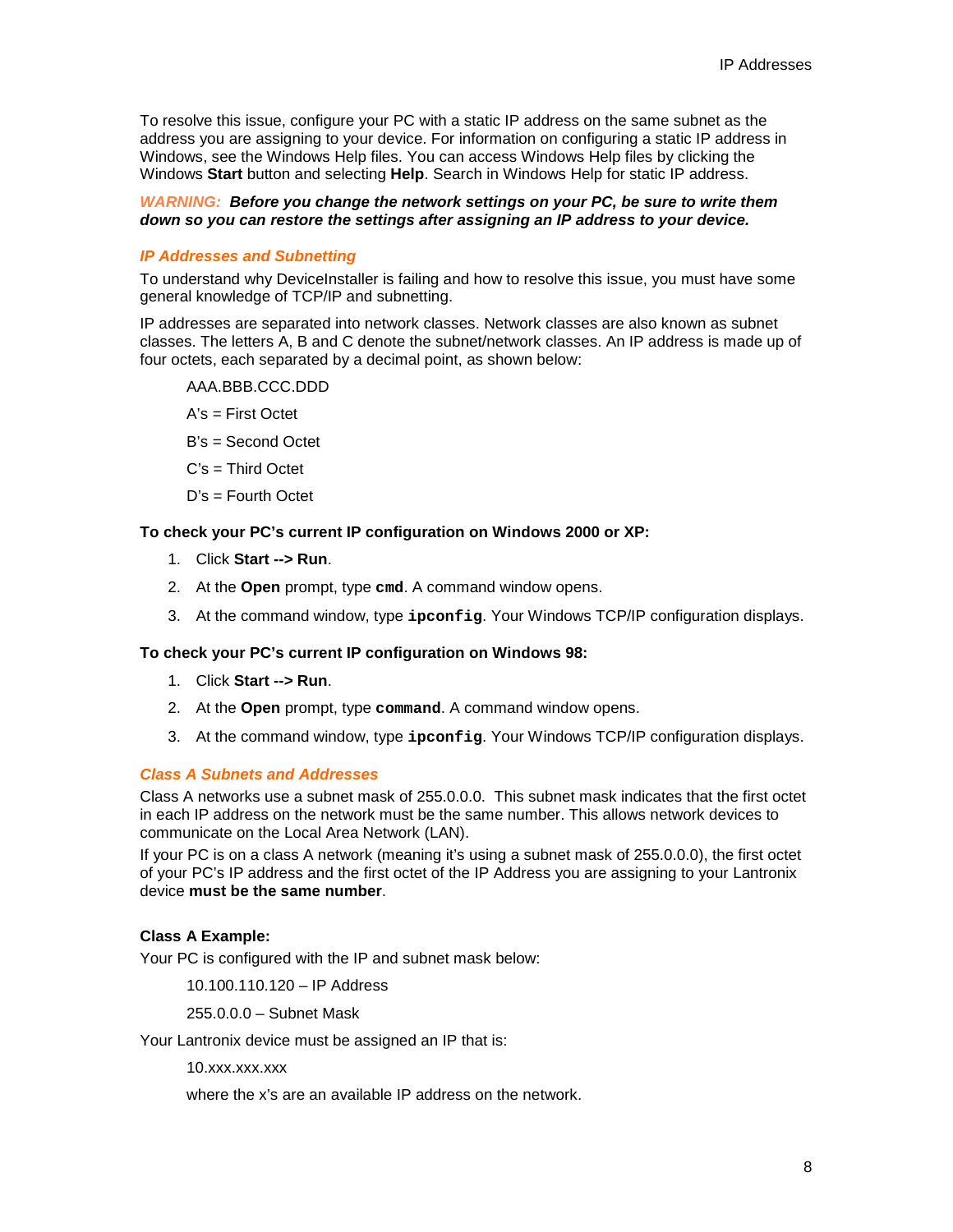#### *Class B Networks and Addresses*

Class B networks use a subnet mask of 255.255.0.0. This subnet mask indicates the first and second octet in each IP address on the network must be the same. This allows network devices to communicate on the LAN.

If your PC is on a class B network (meaning it's using a subnet mask of 255.255.0.0), the first and second octets of your PC's IP address and the first and second octet of the IP address you are assigning to your Lantronix device **must be the same numbers**.

#### **Class B Example**

PC running DeviceInstaller is configured with the IP and subnet mask below:

172.16.224.55 – IP Address

255.255.0.0 – Subnet Mask

To assign an IP address to a Lantronix device successfully, the IP assigned must be:

172.16.xxx.xxx

where the x's are an available IP address on the network.

#### *Class C Networks and Addresses*

Class C networks use a subnet mask of 255.255.255.0. This subnet mask indicates the first, second and third octet in each IP address on the network must be the same. This allows network devices to communicate on the LAN.

If your PC is on a class C network (meaning it is using a subnet mask of 255.255.255.0), the first, second and third octets of your PC's IP address and the first, second, and third octets of the IP address you are assigning to your Lantronix device **must be the same numbers**.

#### **Class C Example**

A PC running DeviceInstaller is configured with the IP and subnet mask below:

192.168.12.155 – IP Address

255.255.255.0 – Subnet Mask

To assign an IP address to a Lantronix device successfully, the IP assigned must be:

192.168.12.xxx

where the x's are an available IP address on the network.

#### *Complex Subnet Masks*

Your PC is configured with a complex subnet mask if it is configured for a subnet mask other than three listed below:

255.0.0.0 255.255.0.0 255.255.255.0

In this case, we recommend you download a freeware TCP/IP subnet calculator. To locate a freeware subnet calculator, go to www.google.com and search for freeware subnet calculator. The subnet calculator will help ensure you assign a correct IP address to your Lantronix device.

#### <span id="page-10-0"></span>**Auto IP Addresses**

If DeviceInstaller reported an Auto IP address issue, your PC is configured to obtain an IP address automatically from a server on the network. If Windows does not obtain an IP address, it defaults to an Auto-Configuration IP Address. DeviceInstaller is not able to assign an IP address to your Lantronix device if your PC is using an Auto-Configuration IP address.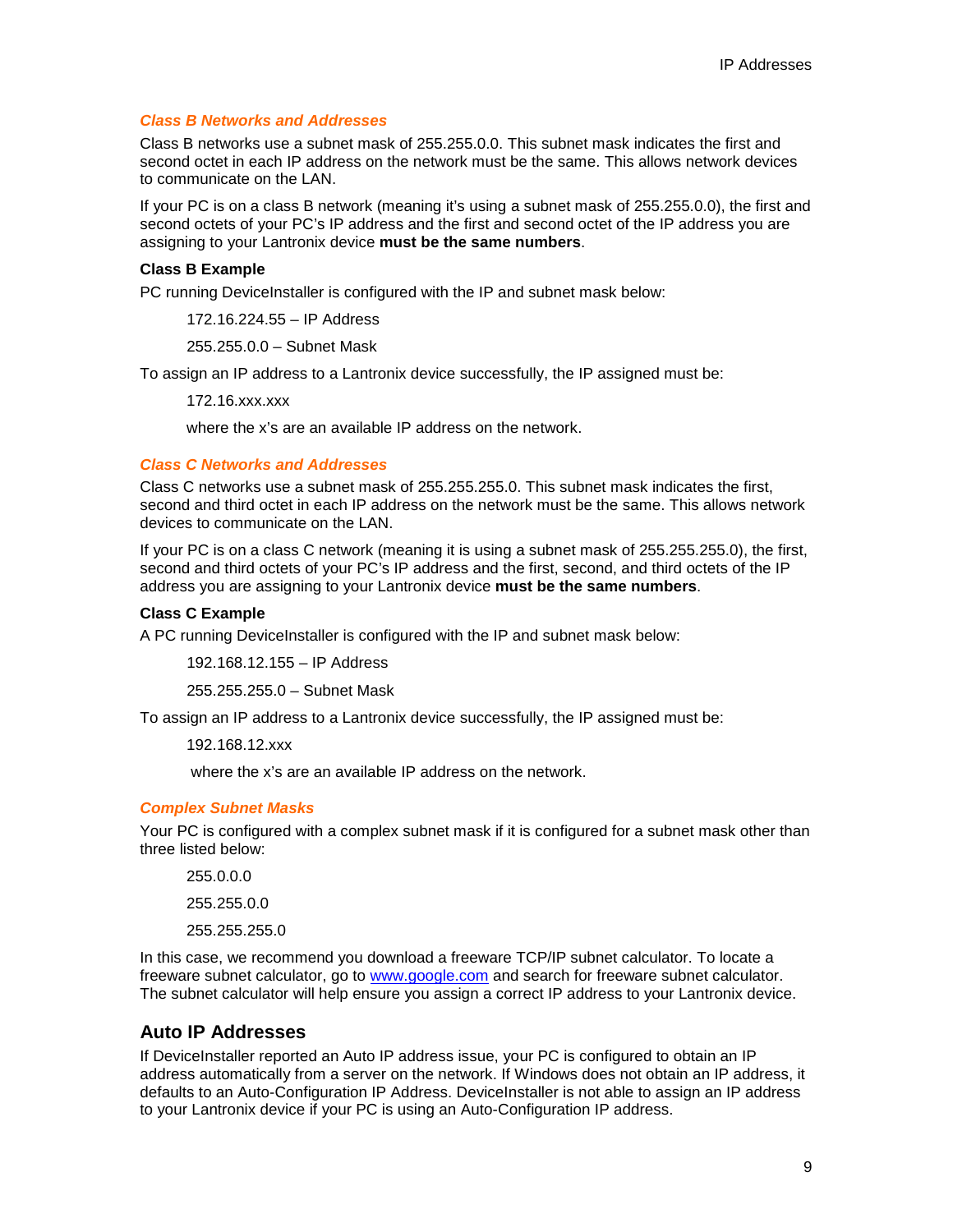**To check whether your PC is using an Auto-Configuration IP address in Windows 2000 or XP:**

- 1. Click **Start** and select **Run.**
- 2. At the **Open** prompt, type **cmd**. A command window opens.
- 3. At the command window, type **ipconfig**. Your Windows TCP/IP configuration displays.

#### **To check your PC's current IP configuration on Windows 98:**

- 1. Click **Start** and select **Run**.
- 2. At the **Open** prompt, type **command**. A command window opens.
- 3. At the command window, type **ipconfig**. Your Windows TCP/IP configuration displays.

#### **To resolve the issue:**

If your PC is using an Auto-Configuration IP address, it has an IP address like 169.254.XXX.XXX, where the X's are randomly chosen numbers. Notice that the first two octets of the IP address are 169.254, indicating an Auto-Configuration IP address.

To resolve this issue, configure your PC with a static IP address. For more information on configuring a static IP address in Windows, see the Windows Help files. You can access the Windows Help files by clicking the Windows **Start** button and selecting **Help**. Search in Windows Help for static IP addresses.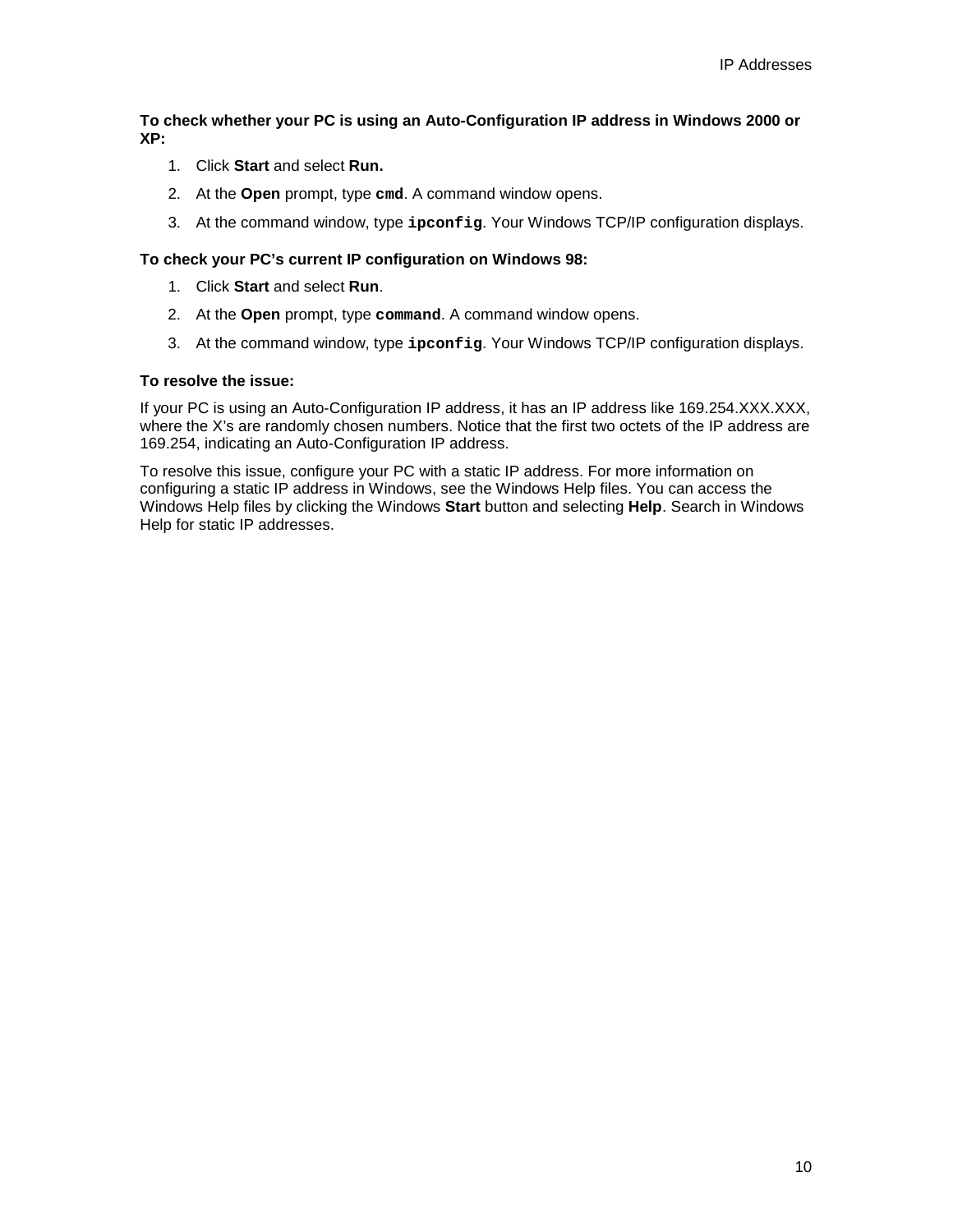# <span id="page-12-0"></span>*4. Configuration Methods*

## <span id="page-12-1"></span>**Access the Web Interface**

#### **To access the web interface to configure a device that has a web page:**

- 1. From the list of devices, select the device you want to configure.
- 2. Click the **Web Configuration** tab. The Web Configuration page displays. The device's IP address is at the top.
- 3. You have two options:
	- To use the DeviceInstaller browser, click the **Go** button. The device's home page displays.

*Note: Use the arrow buttons to navigate through the browser.*

- To use an external browser (Internet Explorer), click the **Use External Browser**. The device's home page displays in Internet Explorer.
- 4. Consult the device's User Guide for configuration instructions.

## <span id="page-12-2"></span>**Access Telnet**

#### **To Telnet to the device's configuration menu:**

- 1. From the list of devices, select the device you want to configure.
- 2. Click the **Telnet Configuration** tab. The Telnet configuration screen displays.
- 3. Verify that the IP address and Telnet port display at the top.
- 4. Click the **Connect** button. The Telnet user interface displays.
- 5. Within 15 seconds, enter your user ID and password for the device and press **Enter**.
- 6. Consult the device's User Guide for configuration instructions.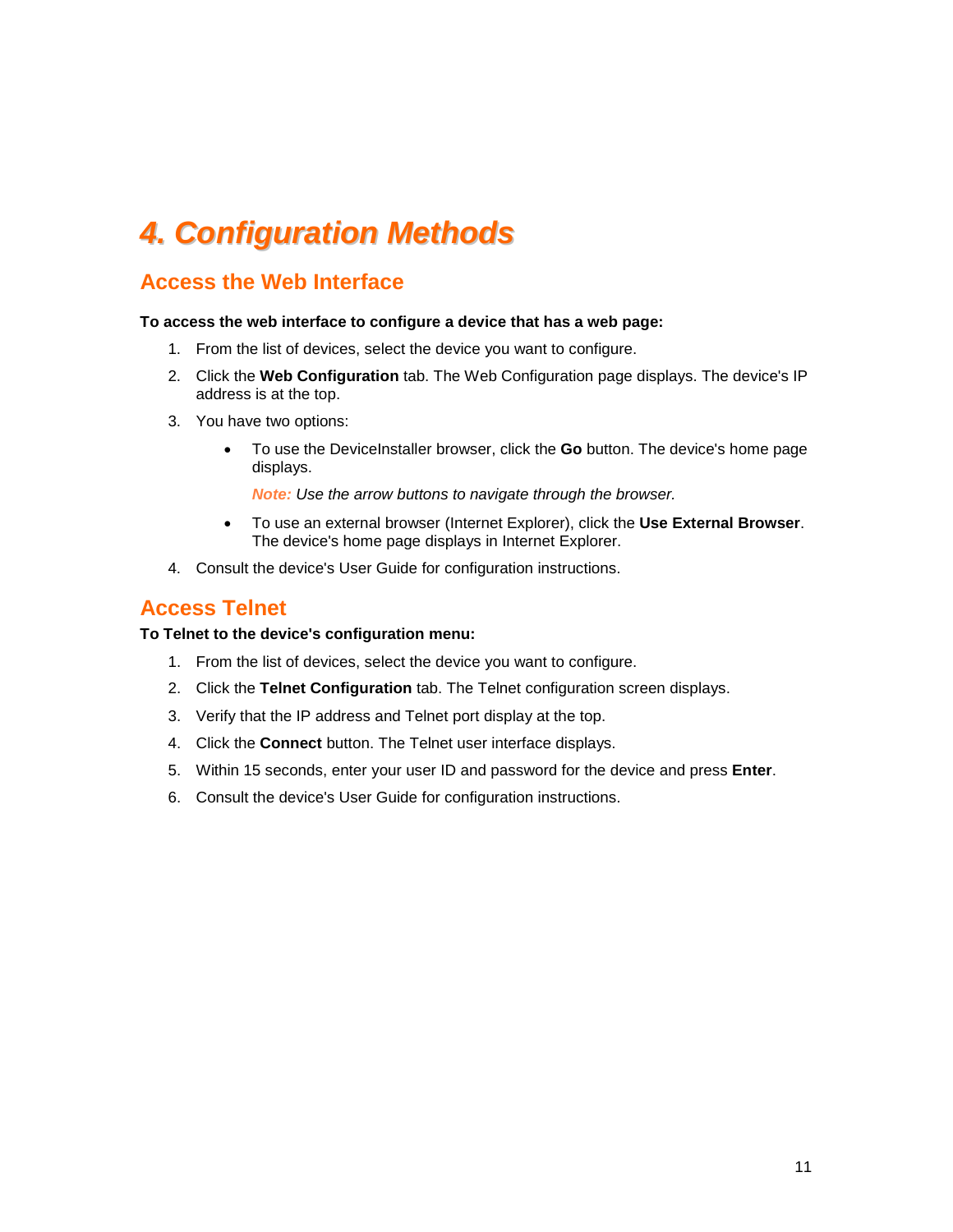## <span id="page-13-0"></span>*5. Firmware Upgrades*

## <span id="page-13-1"></span>**Upgrade Firmware Overview**

You can use DeviceInstaller to upgrade firmware on a device. There are two ways to upgrade the firmware: by using an existing Installer file or by specifying individual files. You can upgrade multiple devices of the same type and firmware with the same file.

An installer file (.lxi) is created when installation settings are saved. The individual files are stored in the .lxi file for later use.

**Note:** *DeviceInstaller must log into the device in order to upgrade the firmware. Before starting the firmware upgrade, set the username and password in the Enter Global Credential setting in the Tools menu to allow DeviceInstaller to use the stored values. For more information, see* [Enter](#page-6-0)  [Global Credentials](#page-6-0)*.*

## <span id="page-13-2"></span>**Upgrade Using Individual Files**

The following table details devices that may upgrade using individual files and the file types required. A .rom file is the device's firmware file. An .fwx is a firmware extension file. A .cob file contains the data for the device's web pages.

| <b>Device</b> | <b>Upgrade</b>      |
|---------------|---------------------|
| <b>XPort</b>  | xxxx.rom, xxxx.cob  |
| WiPort        | xxxx.rom, xxxx.fwx, |
|               | xxxx.cob            |
| WiBox         | xxxx.rom, xxxx.fwx, |
|               | xxxx.cob            |
| <b>UDS</b>    | xxxx.rom, xxxx.cob  |
| CoBox-FL      | xxxx.rom, xxxx.cob  |
| <b>SDS</b>    | xxxx.rom, xxxx.cob  |
| <b>XPress</b> | xxxx.rom, xxxx.cob  |

#### **To create a custom installation:**

1. Select the device from the device list.

*Note: To upgrade multiple devices of the same type and firmware with the same files, select the devices from the device list.*



- 2. Click Device>Upgrade or click the Upgrade icon **Upgrade**. The Device Upgrade Wizard window displays.
- 3. Select the **Create a custom installation by specifying individual files** and click **Next**.
- 4. (Optional) To download the latest ROM file, click the **Would you like to check the Lantronix Website for the latest firmware** button*.*
- 5. Click **Browse** under the **Firmware (ROM) File** field to open the **Select ROM Firmware File** window. Locate the appropriate file and click **Open** to set the file location path in the Device Upgrade Wizard window.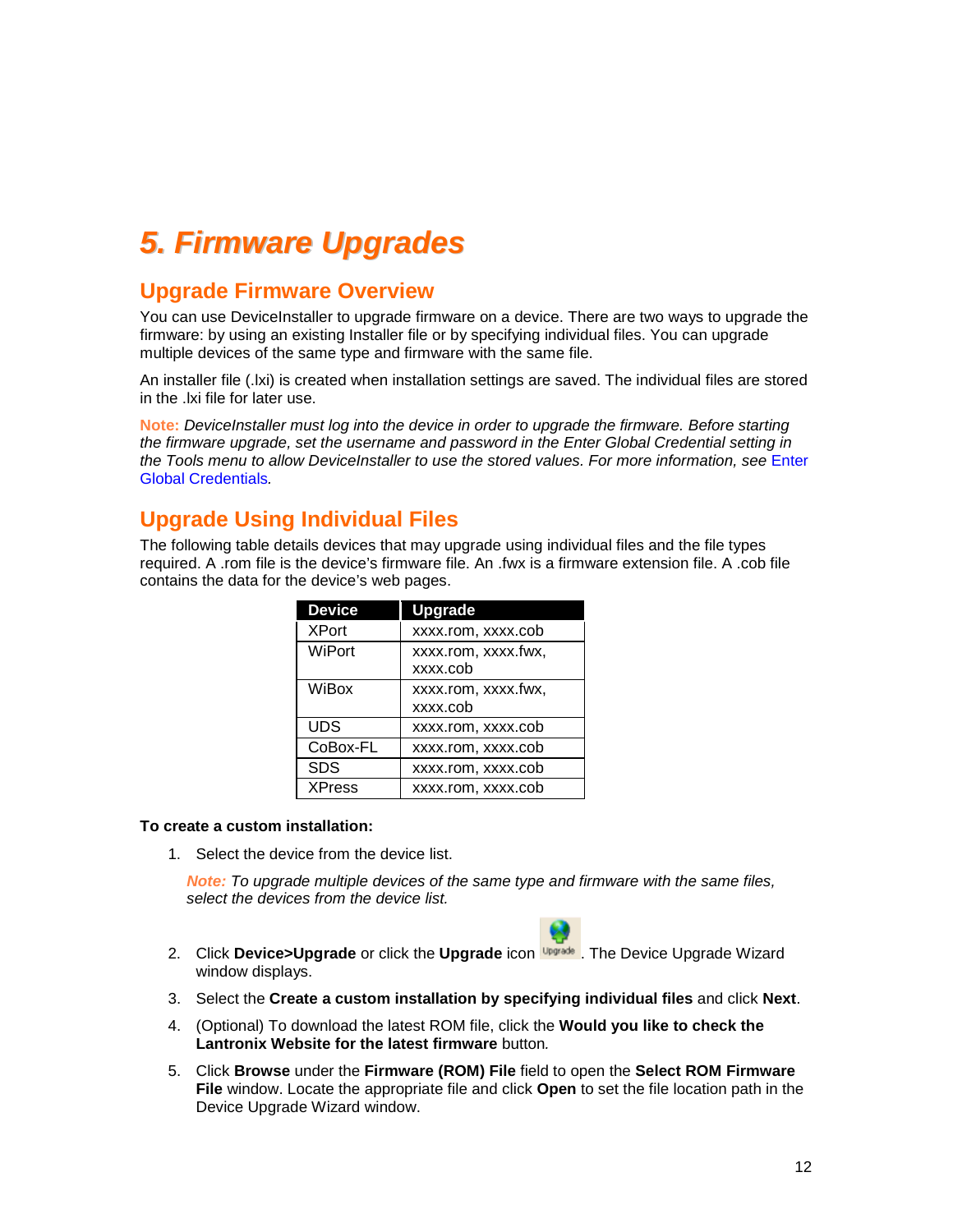#### *Notes:*

- *For WiPort devices, repeat the previous step for setting the file location of the appropriate Firmware Extension File (.fwx) by clicking Browse under the Firmware Extension (FWX) File field.*
- *If you obtain an intermediate .rom file, select the Intermediate Firmware File Needed? checkbox.*
- 6. To use the existing .rom and .fwx files, leave these fields blank.
- 7. Click **Next**. The Device Upgrade Wizard prompts for the type of files to add.

*Note: For some products, these options are not available.*

Select one of the following options and click **Next**:

- **No Other Files to Install** (Typical) to continue the upgrade without loading any .cob or individual files.
- **Install files individually** to add files in their raw form.
- **Install files contained in COB partitions** to add files in the form of .cob partitions.
- **Install setup records from a file** to install previously saved setup records.

#### **To install files individually:**

- 1. You have the following options:
	- To install individual files, click **Add Files** and select the set of files.
	- To remove a file scheduled for installation, select the filename and click **Remove**.
	- To change the file location on the device, select the filename and click Change Path.
- 2. Click **Next**. The Device Upgrade Wizard window displays the status and result of the upgrade

*Note: Green indicates a successful installation; blue indicates that the IP address has changed.*

3. When the upgrade is complete, select **Close** to exit.

#### **To install files contained in .cob partitions (Web-Manager files):**

- 1. You have the following options:
	- To set a file partition, highlight the partition in the displayed list and click **Set Partition**. The Select COB Archive File window displays; locate the appropriate .cob file and click **Open**. The files in a partition display in the list.
	- To erase a file partition, select the partition and click **Erase**.
	- To leave a file partition intact, sel*ect the partition and click No Change.*
- 2. When finished, click **Next**.
- 3. (Optional) To save the installation as a Lantronix installation file (.lxi), click **Save Installation**.
- 4. Click **Next** to continue the installation, or click **Cancel** to exit without the actual device upgrade.

If you continue the installation, the Device Upgrade Wizard window displays the status and result of the upgrade.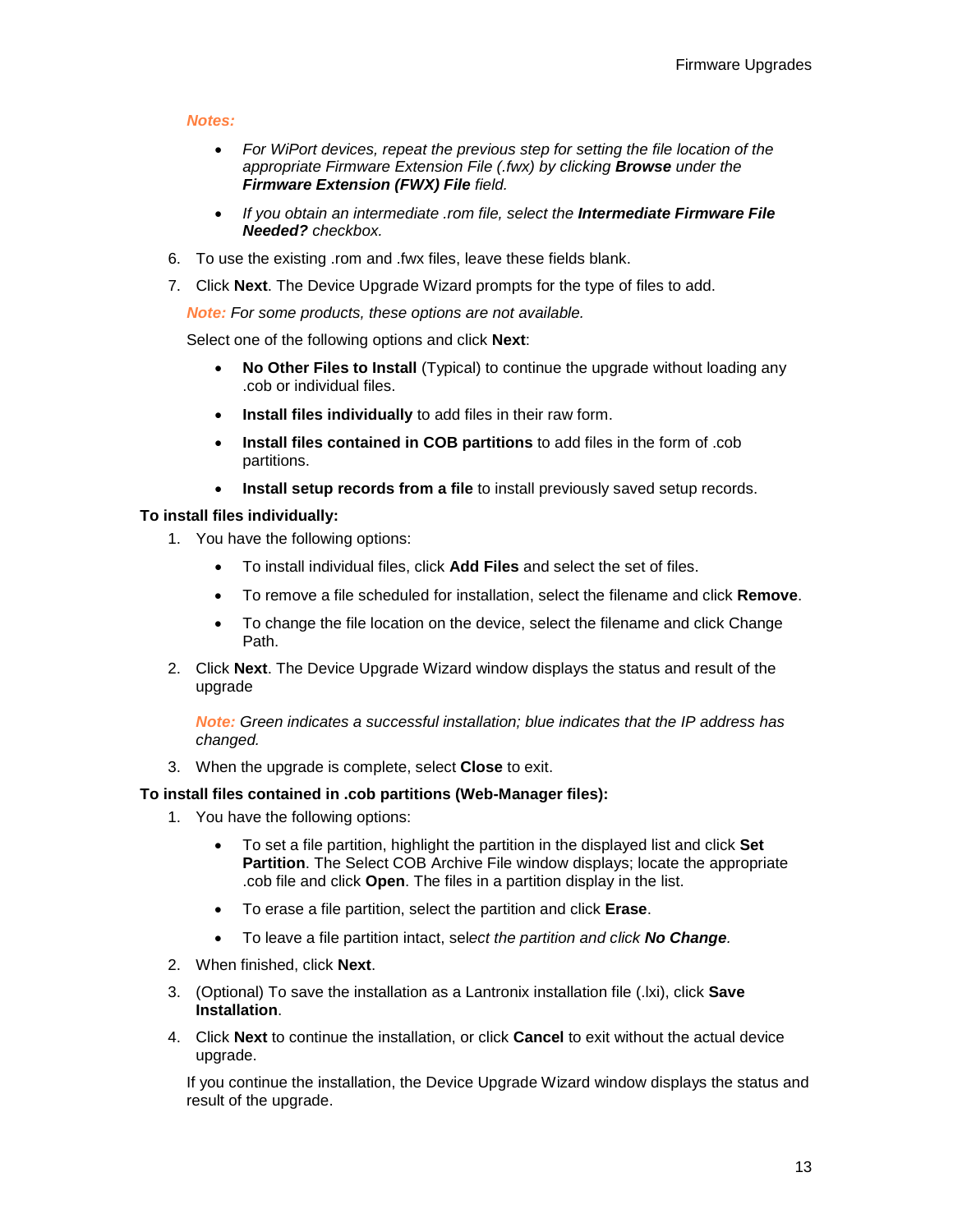*Note: Green indicates a successful installation; blue indicates that the IP address has changed.*

## <span id="page-15-0"></span>**Upgrade Using an Existing Installation File**

To use this option, there must be a pre-existing installation (.lxi) file.

#### **To upgrade the firmware on a device:**

1. Select the device in the device list.

*Note: To upgrade multiple devices of the same type and firmware with the same file, select the devices from the device list.*

- 2. Select **Upgrade** from the **Device** menu or click the **Upgrade** icon **Upgrade**. The device upgrade Wizard window displays.
- 3. To upgrade using an existing installation file, select **Use a specific Installation file.**
- 4. Click **Browse** to open the Select Installation File window. Locate the correct Lantronix Installer file (.lxi) and click **Open** to set the file location path in the Device Upgrade Wizard window.
- 5. Click **Next** to proceed with the upgrade. The Device Upgrade Wizard window displays the status and result of the upgrade.

*Note: Green indicates a successful installation; blue indicates that the IP address has changed.*

6. When the upgrade is complete, click **Close** to exit.

## <span id="page-15-1"></span>**Setup Records**

#### <span id="page-15-2"></span>**Save Setup Records**

You can save setup records for updating regions of flash memory on the unit. This option is not enabled if the device does not support this capability.

#### **To save setup records:**

- 1. On the device list, select the device.
- 2. On the **File** menu, select **Save Setup Records**. The Save Setup Records window displays.
- 3. Select as many records as desired and click **Save**. The Save As window displays. Some setup records are unavailable.
- 4. Save the setup record and name it as desired. (You must save the records one at a time.)

#### <span id="page-15-3"></span>**View Setup Record**

You can view the contents of a setup record.

#### **To view a setup record:**

- 1. From the **View** menu, select **Setup Record File**.
- 2. Browse and select the desired setup record. The setup record displays.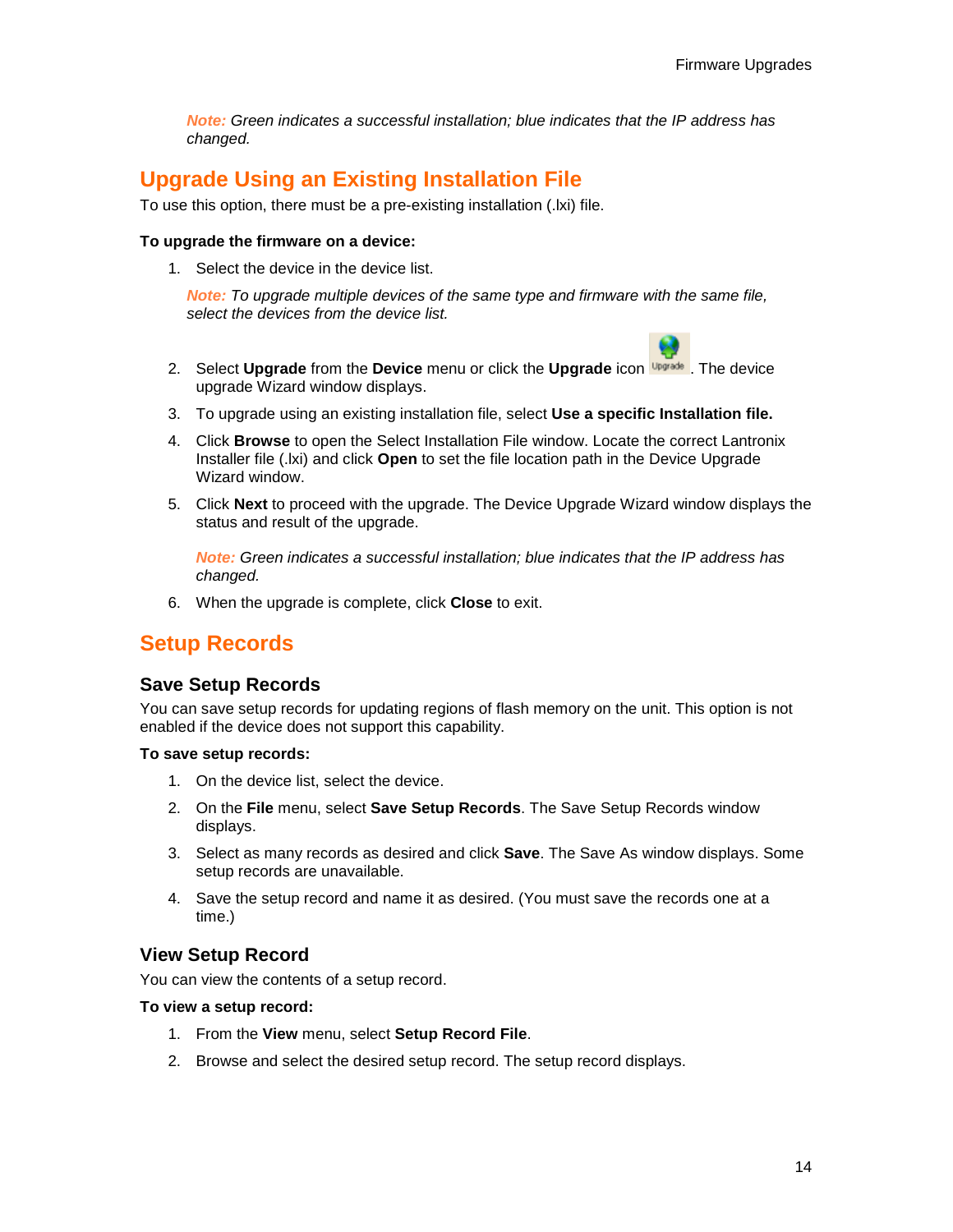#### <span id="page-16-0"></span>**Install Setup Records**

You can install previously saved setup records to upgrade the device.

#### **To install setup records:**

- 1. Select the device from the device list.
- 2. Select **Upgrade** from the **Device** menu or click the **Upgrade** icon **Upgrade**. The Device Upgrade Wizard window displays.
- 3. Select the **Create a custom installation by specifying individual files** and click **Next**. The Device Upgrade Wizard prompts for the type of files to add.

*Note: Some Lantronix products do not offer these options.*

- 4. Select **Install setup records from a file**.
- 5. Click **Browse** to locate the setup record and click **Next**.
- 6. (Optional) To save the installation as a Lantronix installation file (.lxi), click **Save Installation**.
- 7. Click **Next** to continue the installation, or click **Cancel** to exit without the actual device upgrade.
- 8. If you continue the installation, the Device Upgrade Wizard window displays the status and result of the upgrade.

*Note: Green indicates a successful installation; blue indicates that the IP address has changed.*

9. Click **Close**.

#### <span id="page-16-1"></span>**Recover Firmware**

In the event of a failure, the Recover option allows for firmware installation through the serial port instead of the network.

*Note: Not all devices support the recovery feature. A drop-down list displays the supported devices. Ensure the firmware is the correct type before installing it over the serial port.*

#### **To install firmware over the serial port:**

- 1. From the **Tools** menu, select **Advanced-->Recover Firmware**. The Serial Port Firmware Upgrade window displays.
- 2. Power off the device.
- 3. Connect a serial cable from the PC running the DeviceInstaller to the primary serial port on the device.
- 4. From the Serial Port Firmware Upgrade window, choose the PC port from the Port on PC drop-down menu.
- 5. Select a device type from the **Device Model** drop-down menu.
- 6. Locate the firmware file on the PC by clicking **Browse**.
- 7. From the **Files of type** drop-down menu, select the type of the firmware file. Available file types are ROM (.rom), serial program binary (.spb), or serial download binary (.sdb).
- 8. Click **Open**. The file's path displays in the **Firmware File** field.

*Note: Serial download binary (.sdb) files download the file temporarily into RAM. The previous firmware is restored upon reset.*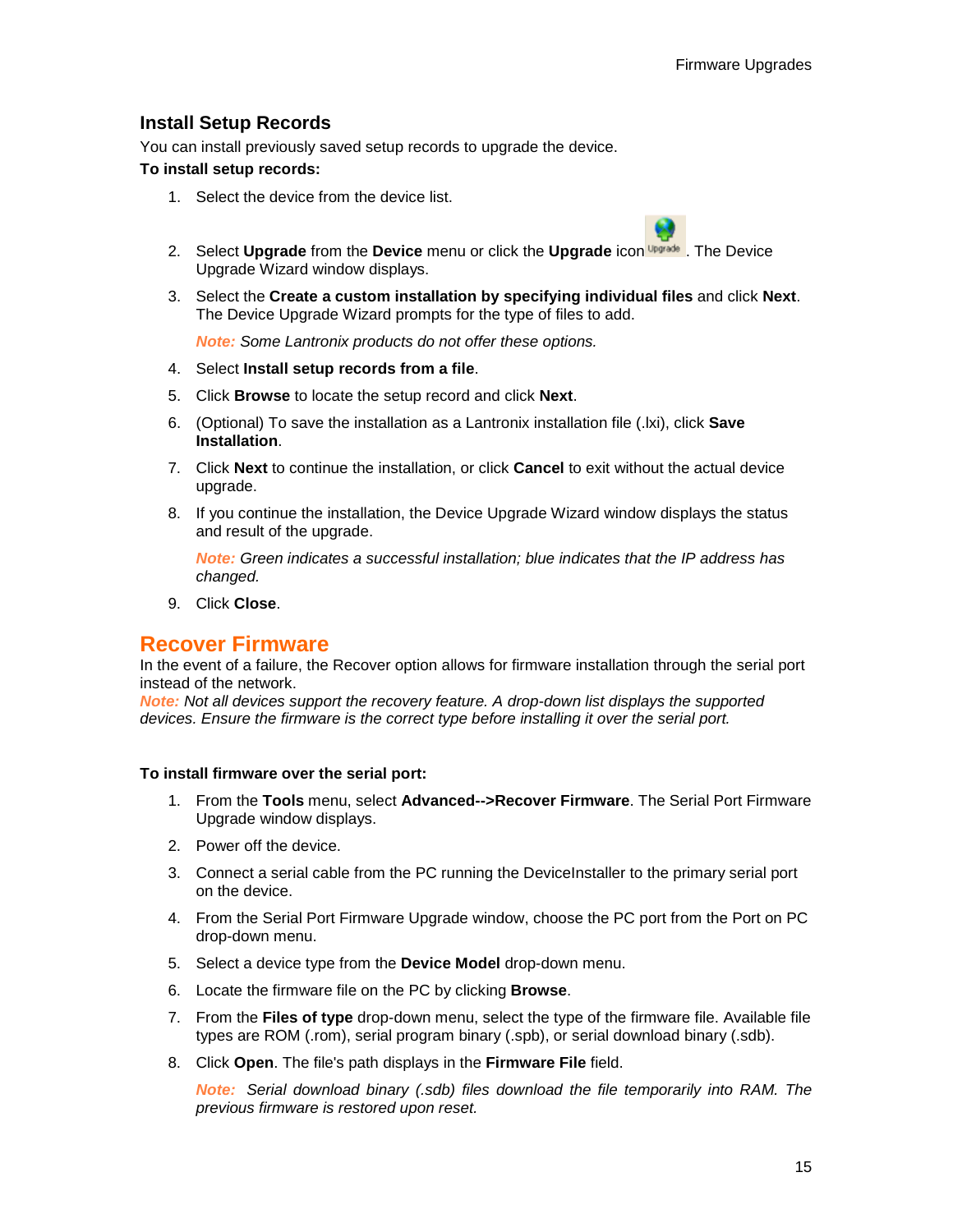9. Click **OK**. The status bar in the DeviceInstaller window indicates the progress of the firmware upgrade. A confirmation box displays when the upgrade is complete.

*Note: The status bar may prompt to reset the device. If this occurs, reset or toggle the power on the unit to continue with the firmware upgrade.*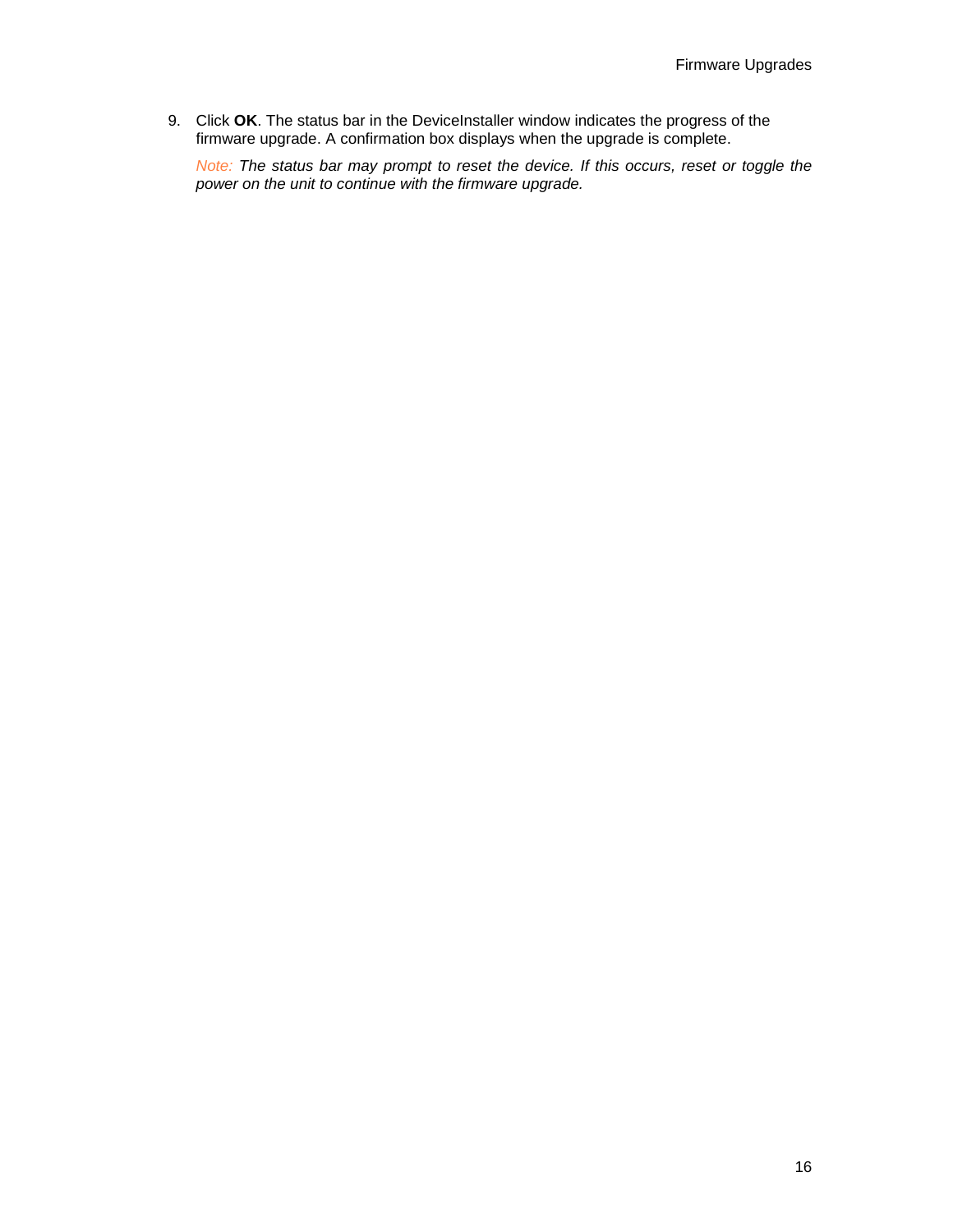## <span id="page-18-0"></span>*6. Provisioning Devices*

## <span id="page-18-1"></span>**Generate Device File**

You can use DeviceInstaller to generate a file containing a list of devices that facilitates importing multiple devices into the Lantronix cloud services (Gateway Central or MACH10). The device file contains a comma separated list of one or more devices of a single gateway type.

**Note:** *DeviceInstaller must log into the device in order to generate a device file. Before starting this operation, set the username and password in the Enter Global Credential setting in the Tools menu to allow DeviceInstaller to use the stored values. For more information, see* [Enter Global](#page-6-0)  [Credentials](#page-6-0)*.*

#### **To generate a device file:**

- 1. From the device list, select one or more devices. They must be of the same gateway type.
- 2. Click **Generate Device File**.

Wait while DeviceInstaller generates the device file. DeviceInstaller displays a dialog box that lists the number of devices to be included and a progress bar. You may be prompted to enter the gateway's login credentials if the global credentials supplied to DeviceInstaller do not match the credentials on the gateway.

- 3. Click **Download** to save the device file.
- 4. Select the folder location for the file. DeviceInstaller uses the following file naming convention to name the device file: "AddDeviceList\_YYYY\_MM\_DD\_hh.mm.ss.TDI".

## <span id="page-18-2"></span>**Import Provisioning File**

You can program a group of gateway devices that are not provisioned for Lantronix cloud services using a provisioning file generated by Gateway Central or MACH10. You can also enable or disable the MACH10 client state, firmware updates, and configuration updates.

**Note:** *DeviceInstaller must log into the device in order to provision the device. Before starting this operation, set the username and password in the Enter Global Credential setting in the Tools menu to allow DeviceInstaller to use the stored values. For more information, see* [Enter Global](#page-6-0)  [Credentials](#page-6-0)*.*

#### **To provision gateways:**

- 1. From the device list, select the device or devices to be provisioned.
- 2. Click **Import Provisioning File**.
- 3. Select the checkboxes to enable MACH10 client settings. Clear the checkboxes to disable the settings:
	- a. Enable MACH10 Client State
	- b. Apply Configuration Update
	- c. Apply Firmware Update
- 4. Click **Browse** to select the provisioning file. (.EDI file extension).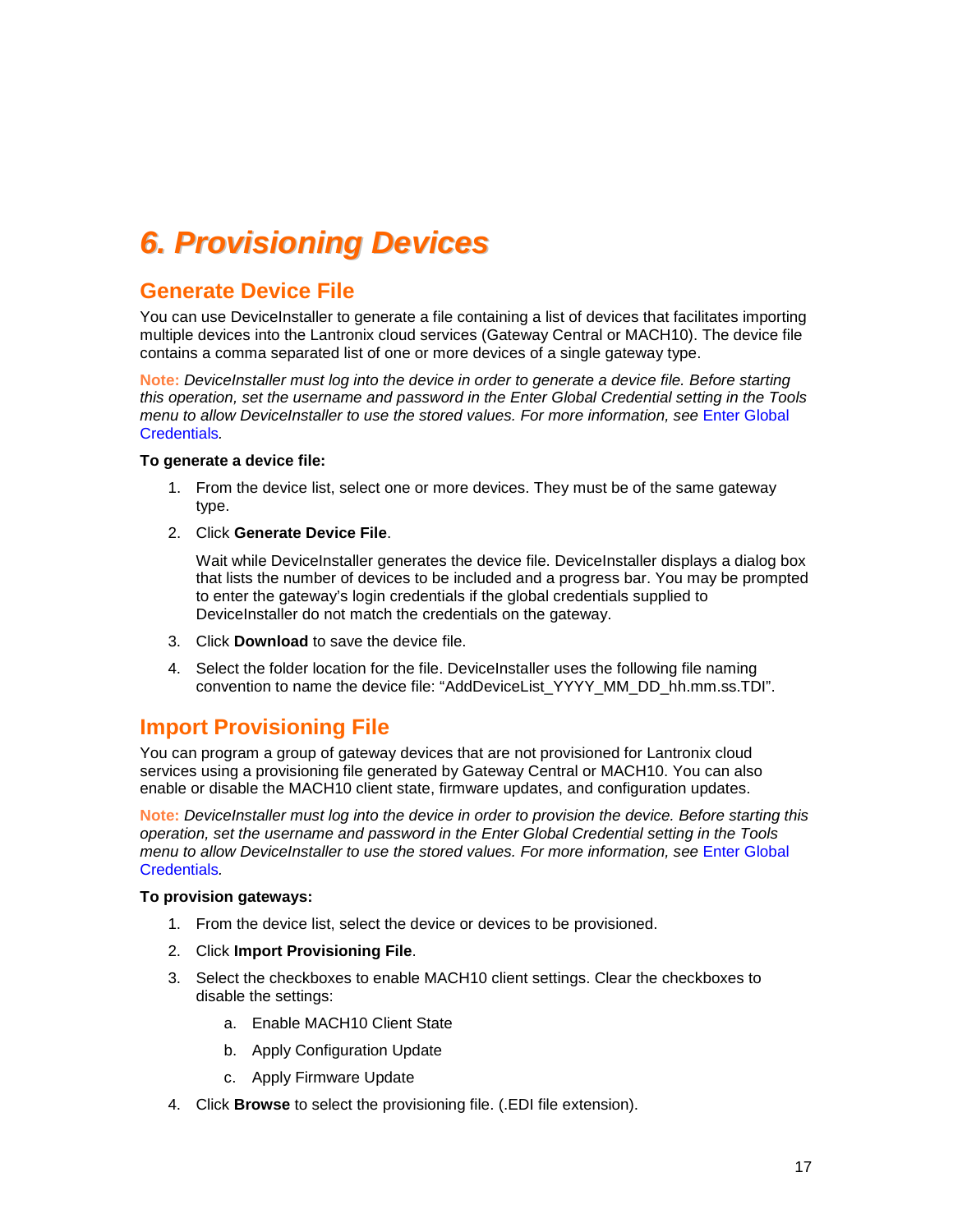#### 5. Click **Update**.

Wait while DeviceInstaller provisions the gateway(s). You may be prompted to enter the gateway's login credentials. After provisioning the devices, DeviceInstaller also generates a device file that you can use to import the devices into the Lantronix cloud service.

<span id="page-19-0"></span>6. Click **Download** to save the device file. DeviceInstaller uses the following file naming convention to name the device file: "AddDeviceList\_YYYY\_MM\_DD\_hh.mm.ss.TDI".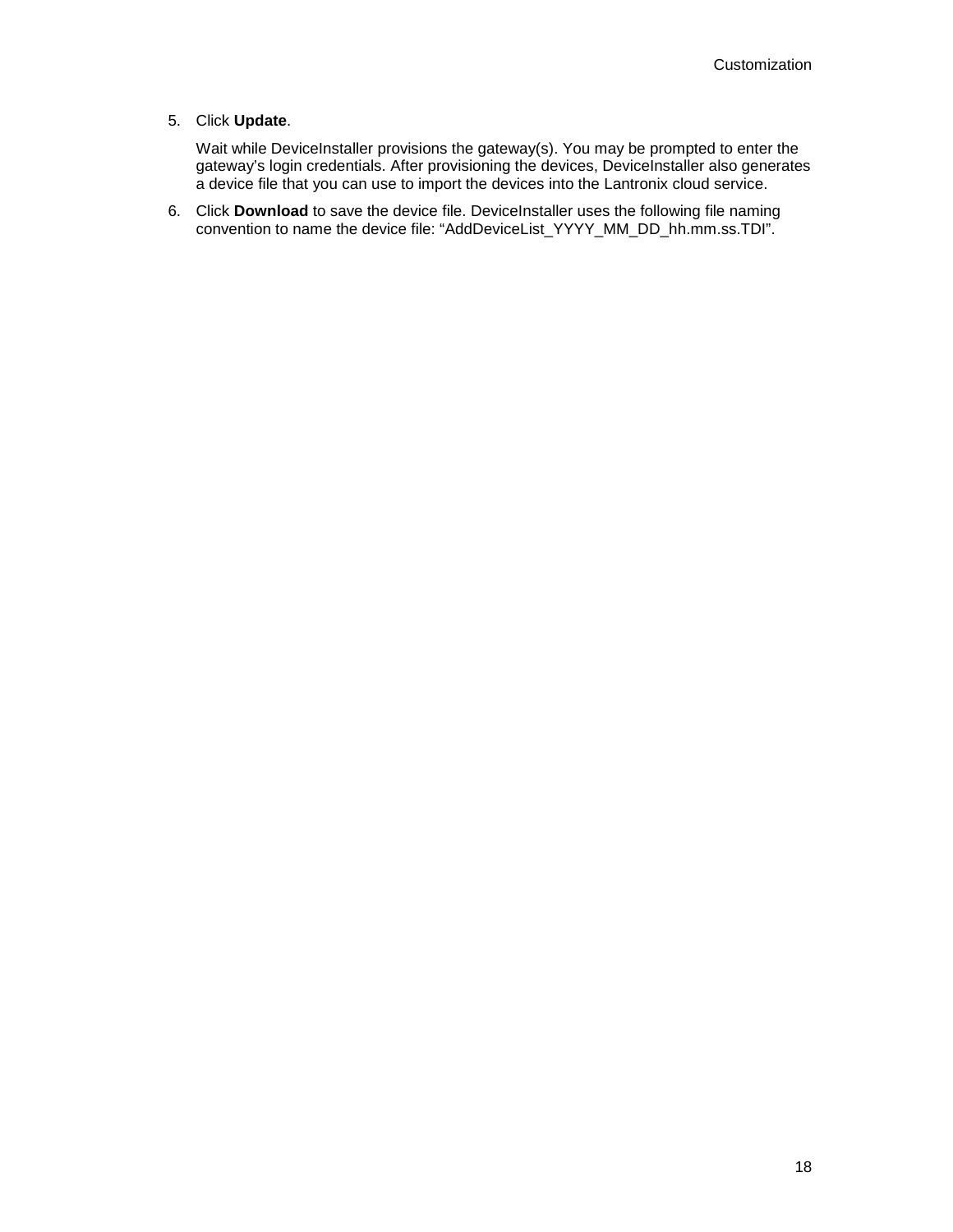## **7.** *Configuration Update*

Update the configuration settings on one or more gateways on the network using a file. There are two ways to apply configuration updates to the selected gateways:

- Batch Configuration Update Update selected gateways with a single file. This method applies the same configuration settings to all gateways using one file.
- Per Device Configuration Update Update selected gateways with gateway-specific files. This method applies a different configuration record to each gateway using files that follow a "<baseName><serialNumber>" file naming convention. The "baseName" is a user-specified value, such as the gateway model name (for example, "sgx5150-" or "pwxn-").

#### **XML Configuration Records**

Refer to the gateway-specific user guide for details on the XML configuration record (XCR) syntax. When importing the configuration, you can import a partial XCR; there is no need to import the entire XCR.

Before starting the configuration update, create and save a valid configuration file. If you are using the *batch configuration* method, DeviceInstaller will search for the specified file. If you are using the *per device configuration* method, all configuration files must be located in the same folder. DeviceInstaller will search for files with file extension .xcr or .xml in the specified directory.

**Note:** *DeviceInstaller must log into the device in order to update the configuration. Before starting this operation, set the username and password in the Enter Global Credential setting in the Tools menu to allow DeviceInstaller to use the stored values. For more information, see* [Enter Global](#page-6-0)  [Credentials](#page-6-0)*.*

#### **To update configuration:**

- 1. From the device list, select the device or devices.
- 2. From the Tools menu, select **Config Update**.
- 3. Select the configuration method:
	- a. Batch Configuration Update
	- b. Per Device Configuration Update
- 4. If Batch Configuration Update was selected, click **Browse** and select the configuration file.
	- a. Click **Apply** to start the configuration update.
	- b. A dialog box displays the progress and the hardware address of the gateway being configured. You may be prompted to enter the gateway login credentials. Enter the gateway username and password and click **OK**.
- 5. If Per Device Configuration Update was selected, type a Base Name and then click **Browse** to select the folder where the configuration files are located.
	- a. Click **Apply** to start the update.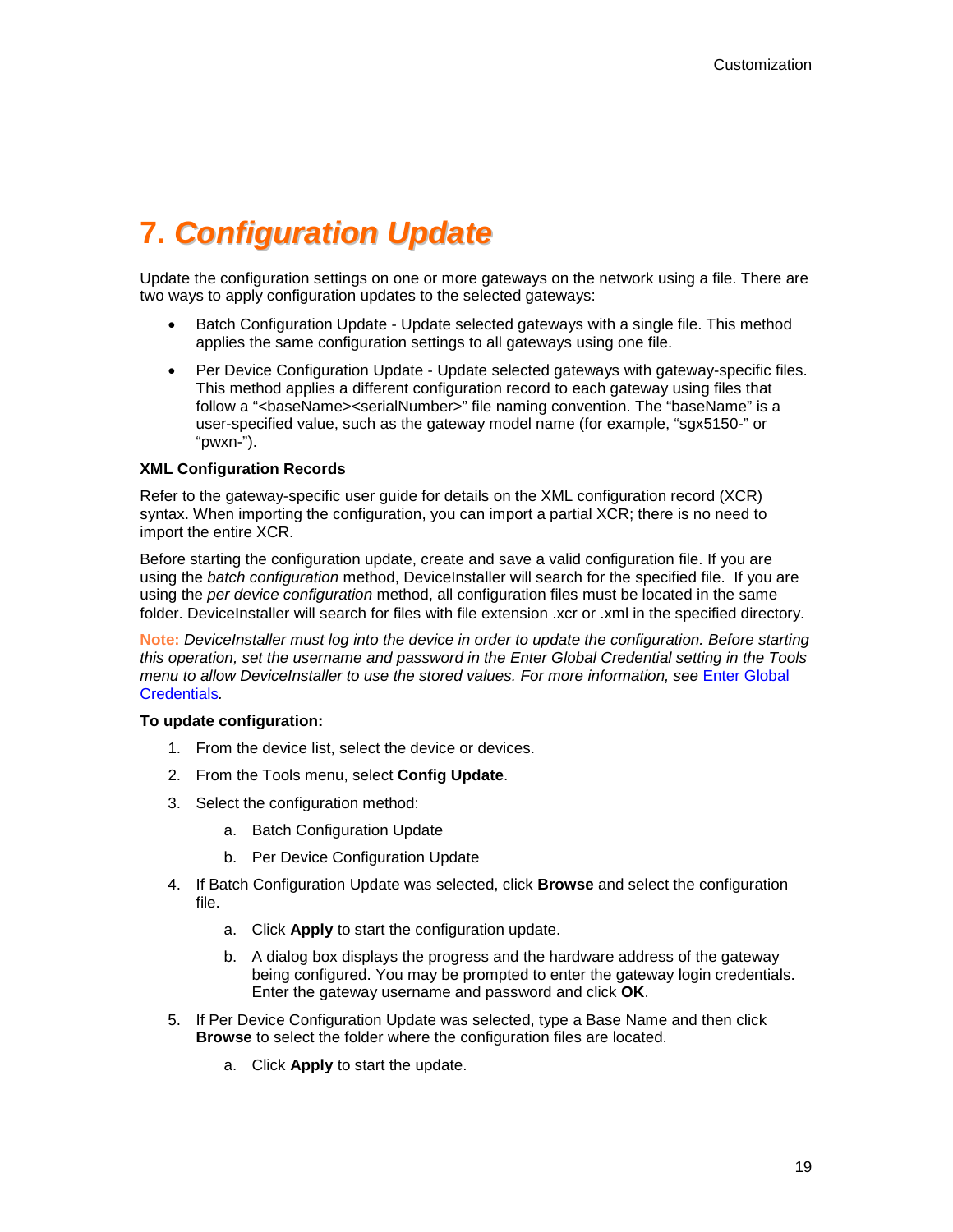<span id="page-21-0"></span>b. A dialog box displays the progress and the hardware address of the gateway being configured. You may be prompted to enter the gateway login credentials. Enter the gateway username and password and click **OK**.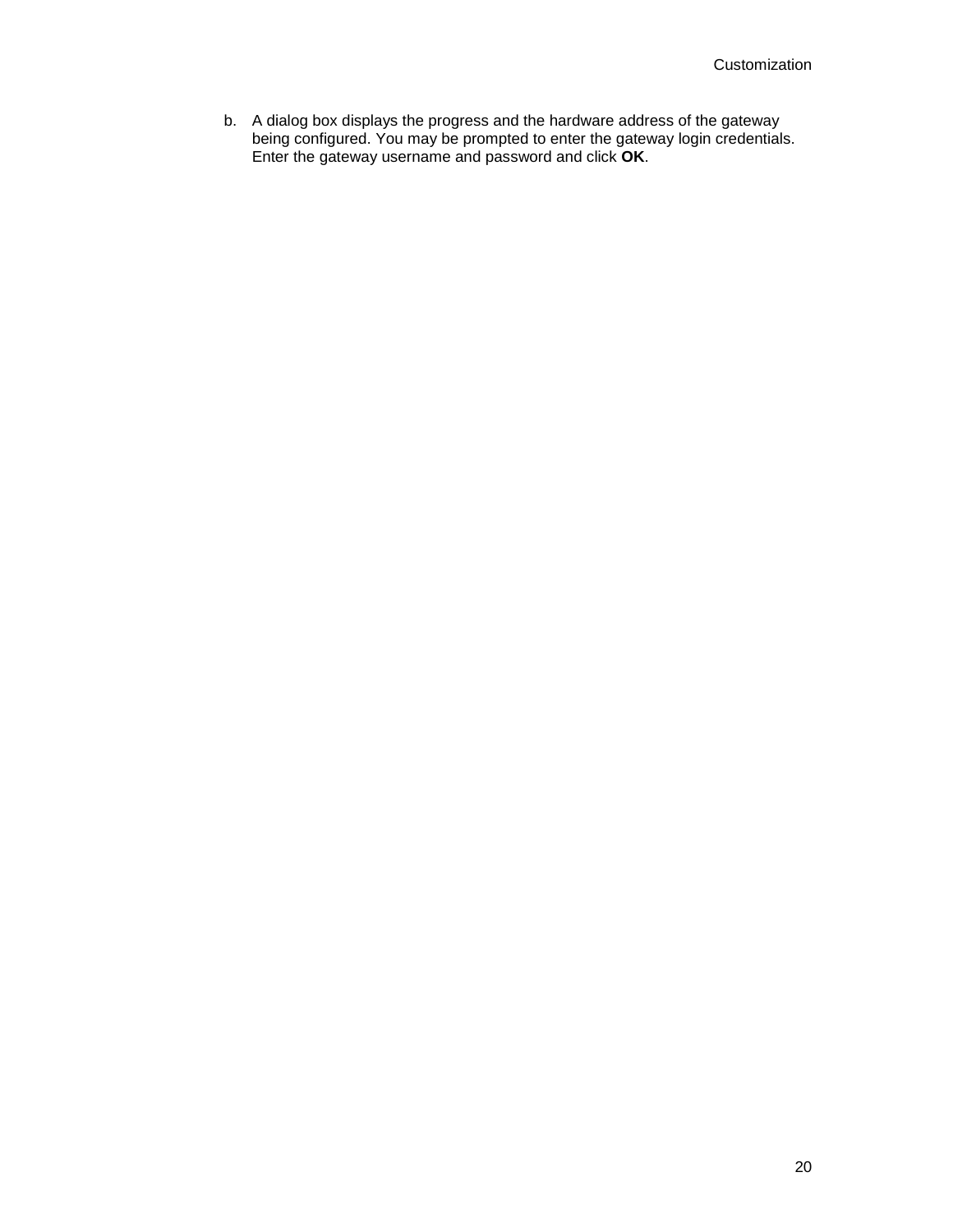## *8. Customization*

## <span id="page-22-0"></span>**Customize Logging**

You can customize the unit's logging features, including when to activate logging, how to change log file size, and how to view logs.

#### **To customize logging:**

- 1. From the **Tools** menu, select **Options**. The Options window displays.
- 2. Click the **Customization** tab.
- 3. In the **Log File** section, specify the following information:

| <b>Activate logging</b><br>during upgrading. | If you select this option, logging occurs while you are<br>upgrading the unit.                                                                                        |
|----------------------------------------------|-----------------------------------------------------------------------------------------------------------------------------------------------------------------------|
| <b>Activate logging</b><br>during searching. | If you select this option, logging occurs while you<br>search for devices.                                                                                            |
| Log File                                     | If you selected to activate logging, enter or browse to a<br>location on your system for naming and saving the log<br>file.                                           |
| <b>Max File Size</b>                         | The maximum number of bytes (in increments of<br>megabytes). When the file reaches this limit, the first<br>half of the file is removed; the latter half is retained. |
| <b>Viewing Program</b>                       | Enter or browse to a program such as NotePad for<br>viewing the contents of the log file.                                                                             |

- 4. Click **Apply** to save and leave the window open.
- 5. Click **OK** to save and close the window.

## <span id="page-22-1"></span>**Display a Warning**

DeviceInstaller can display a warning when you open a saved search and a device on the list is no longer online.

#### **To display a warning:**

- 1. From the **Tools** menu, select **Options**. The Options window displays.
- 2. Click the **Customization** tab.
- 3. In the bottom section of the window, select **Display a warning when devices are not found when importing from a file**.
- 4. Click **Apply** to save and leave the window open.
- 5. Click **OK** to save and close the window.

### <span id="page-22-2"></span>**Customize the Category Name**

You can include the device version in the name, for example, XPort (R3) - firmware v6.1.0.0. **To include the device version:**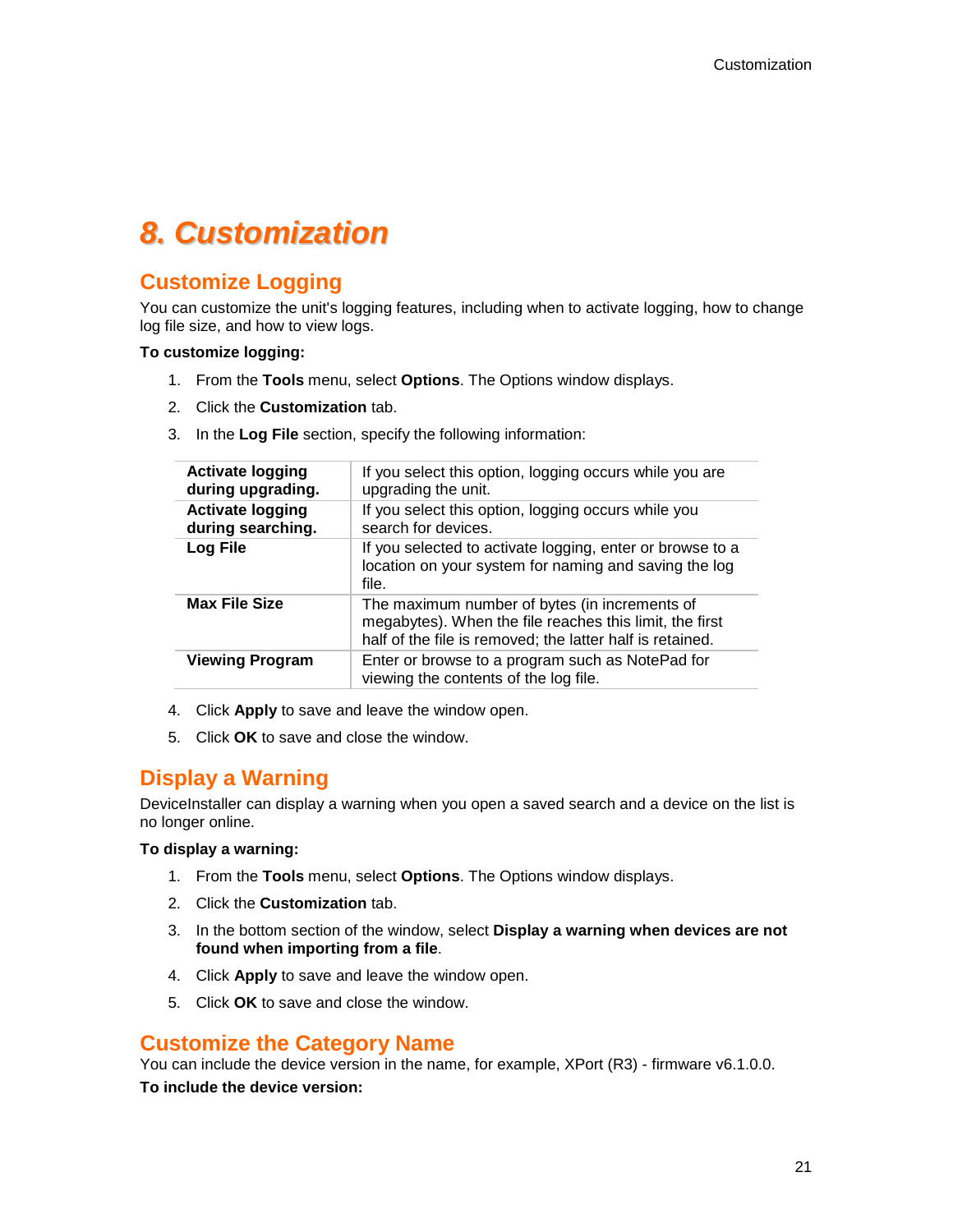- 1. From the **Tools** menu, select **Options**. The Options window displays.
- 2. Click the **Customization** tab.
- 3. In the lower section of the window, select **Use the Device version as part of the device category name.**
- 4. Click **Apply** to save and leave the window open.
- 5. Click **OK** to save and close the window.

## <span id="page-23-0"></span>**Customize Reboots**

You can specify settings for the reboot process.

#### **To enable the reset command and display it in the Device menu:**

- 1. From the **Tools** menu, select **Options**. The Options window displays.
- 2. Click the **Customization** tab.
- 3. In the lower part of the window, select **Enable reset commands and allow them to be shown as menu items**.
- 4. Click **Apply** to save and leave the window open.
- 5. Click **OK** to save and close the window.

#### **To set reboot wait times**:

- 1. From the **Tools** menu, select **Options**. The Options window displays.
- 2. Click the **Customization** tab.
- 3. In the lower part of the window, specify the following:

| Device reboot wait<br>time (Unicast)   | Select the number of seconds the unit should unicast<br>messages while waiting for a reboot. The unit attempts<br>a series of unicasts before broadcasting.           |
|----------------------------------------|-----------------------------------------------------------------------------------------------------------------------------------------------------------------------|
| Device reboot wait<br>time (Broadcast) | Select the number of seconds the unit should broadcast<br>messages while waiting for a reboot. The unit attempts<br>a series of broadcasts after completing unicasts. |

- 4. Click **Apply** to save and leave the window open.
- 5. Click **OK** to save and close the window.